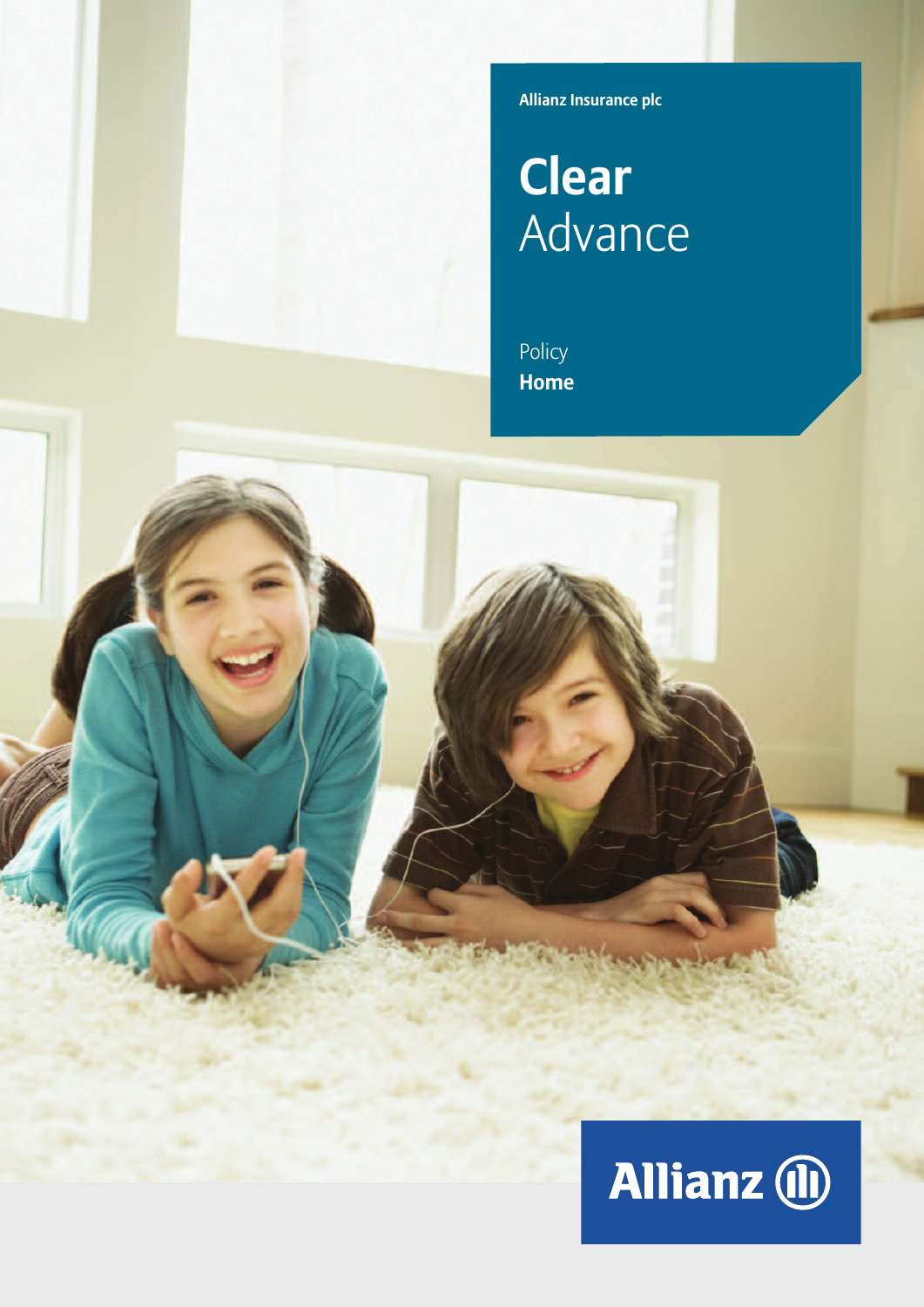# **Contents**

| <b>Introduction</b>                           | 1              |
|-----------------------------------------------|----------------|
| How your cover works                          | 2              |
| Changes to your circumstances                 | $\overline{2}$ |
| How to make a claim                           | $\overline{2}$ |
| <b>Financial Services Compensation Scheme</b> | $\overline{2}$ |
| Renewing your policy                          | $\overline{2}$ |
| What to do if you are not satisfied           | $\overline{2}$ |
| Protecting your home and belongings           | 3              |
| Legal helpline – Lawphone                     | 4              |
| <b>Glass Replacement</b>                      | $\overline{4}$ |
| <b>The Cover Provided</b>                     |                |
| <b>Buildings</b>                              | $5 - 9$        |
| Contents                                      | $10 - 17$      |
| <b>Personal Possessions</b>                   | $18 - 19$      |
| <b>General Exclusions</b>                     | 20             |
| <b>General Conditions</b>                     | $21 - 22$      |
| <b>Customer Service</b>                       | 23             |

Thank you for choosing Allianz Insurance plc. We are one of the largest general insurers in the UK and part of the Allianz Group, one of the world's foremost financial services providers.

With Allianz Insurance plc, you can be confident that you're insured by a company which is relentless in its commitment to protecting and serving you. You can trust us to insure your needs, as we've been providing leading insurance solutions in the UK for over 100 years.

We work in partnership with your insurance advisor to ensure you receive the highest levels of product and service excellence and if you need to make a claim, you can rest assured that you will be in safe hands. Our professionally trained staff aim to treat you, as you would expect, both promptly and fairly.

Should you need further details or have any questions your insurance advisor will be delighted to help.



**Important** This document provides details of your policy and the terms and conditions that apply.

Please read it carefully and keep it in a safe place.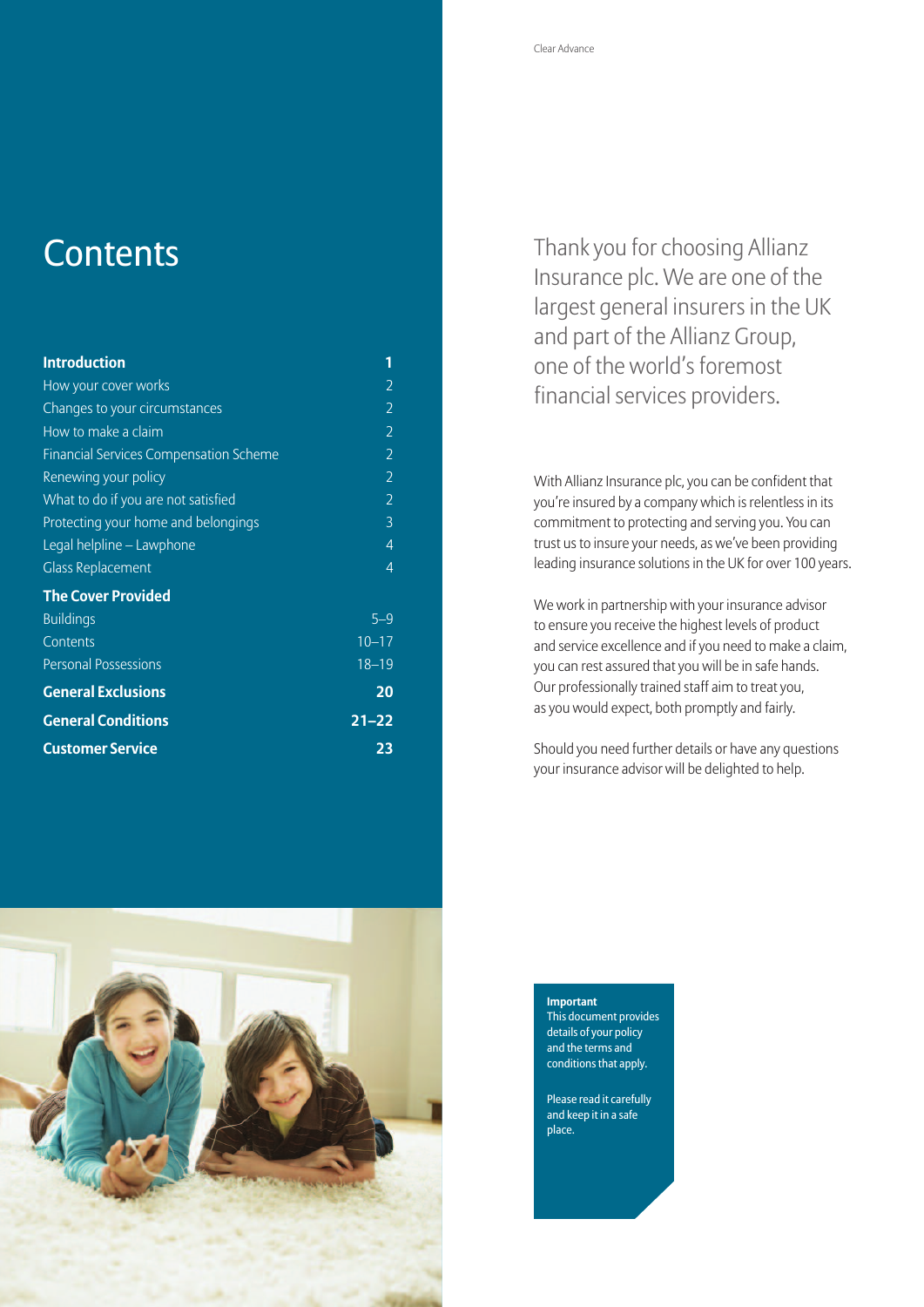# Introduction

Your Clear Advance insurance policy is made up of several parts which must be read together as they form your contract. Please take time to read all parts of this policy to make sure they meet your needs, and that you understand the cover provided, and the general exclusions and general conditions that apply. If you wish to change anything or if there is anything you do not understand, or any statement is incorrect, please contact your insurance advisor.

The parts of the policy are:

- this Introduction, the General Exclusions and General Conditions, all of which apply to all sections of the policy;
- the sections of cover selected by you, including the Meaning of Words, the Exclusions and Conditions which apply to the section;
- the schedule, which includes all endorsements applied to the policy while the policy is in force.
- the Statement of Facts ( The Statement of Facts is the record of the information you have provided us with).

If we explain what a word means, that word has the same meaning wherever it appears in your policy or schedule. These words are highlighted in bold.

Allianz will insure you in accordance with and subject to the terms of this policy, in consideration of the payment to Allianz of the premium for the period of insurance.

Signed on behalf of Allianz

esttiar Dye

Jonathan Dye Chief Executive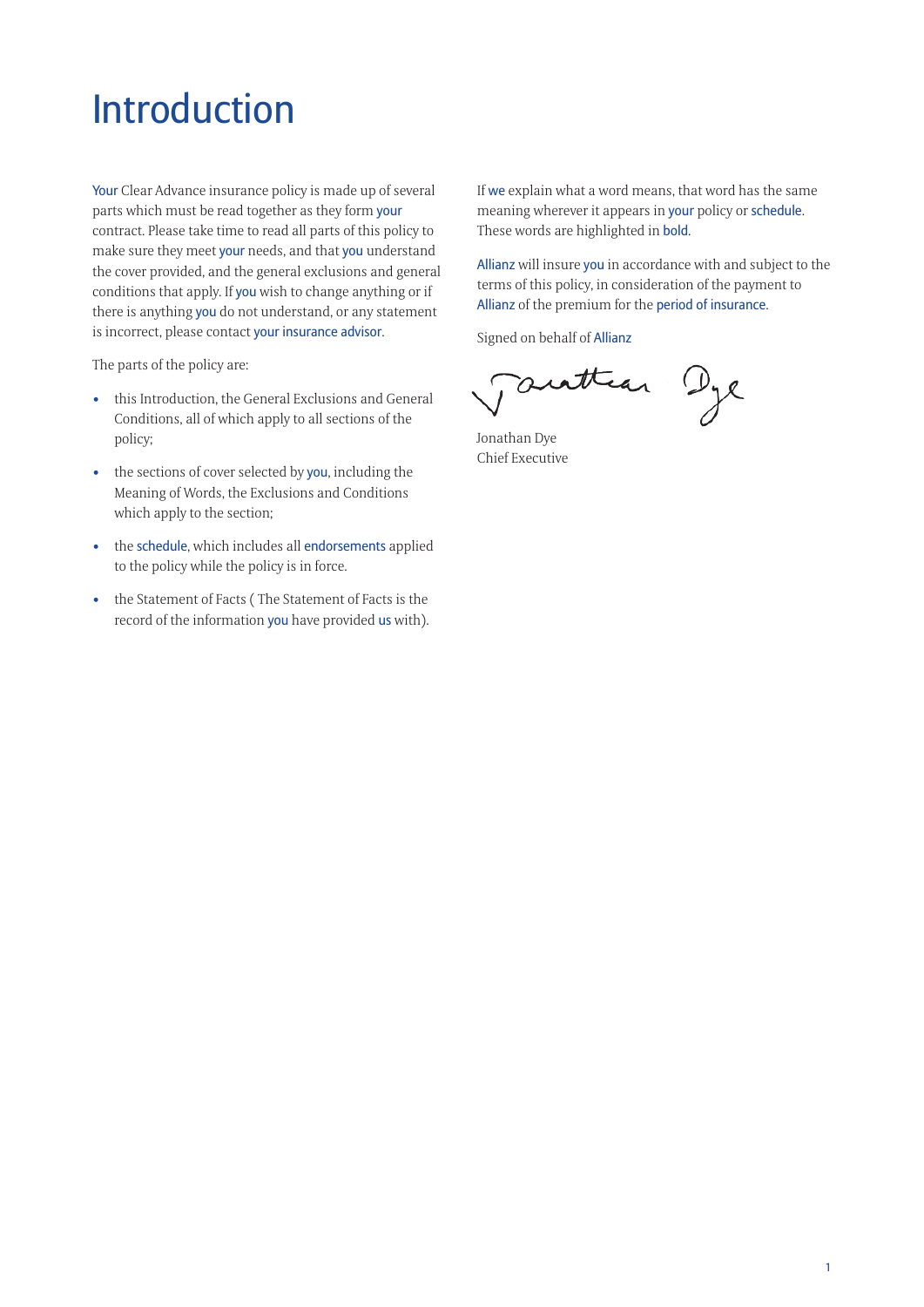## How your cover works

We will insure you within the conditions of your policy for those sections named in the schedule for any insured Event which takes place during the period of insurance.

Your policy ends at midnight on the last day of each period of insurance.

## Changes to your circumstances

Please tell your insurance advisor at your first opportunity if there are any changes to your circumstances which could affect your insurance.

Please refer to General Condition 13 on page 22 of this policy, where you will find a list of changes that you must tell us about.

If your circumstances change and you do not tell us, you may find that you are not covered if you need to make a claim.

## How to make a claim

- 1 Check your schedule and this policy which give details of what is covered and what is not covered.
- 2 Follow the General Conditions on page 21 of this policy.
- 3 Please ring our Household Claims Centre on 0344 893 9538 at your first opportunity to notify your claim.
- 4 You can make temporary repairs to prevent further loss or damage. However, until you have discussed your claim with us we are unable to confirm that the loss or damage is covered by your policy. You should keep a copy of the invoices relating to the temporary repairs as they may form part of your claim. It would be helpful if you could take photographs of the damage. We must have the chance to inspect the damage before you carry out permanent repairs.
- 5 If someone is holding you responsible for damage to their property or for *injury* to them, please tell us at your first opportunity and give us full written details. If you receive any correspondence in relation to the claim, do not respond directly to it, please forward it on to us. (This could include any claim form, summons to appear in court or other legal document). Do not admit you are responsible.
- 6 Any permanent repairs made by our approved suppliers are guaranteed.

If you have any questions, please contact your insurance advisor.

## Legal helpline – Lawphone

Your policy includes access to Lawphone to give advice, 24 hours a day, 365 days a year, on any personal legal matter. The advice you get from Lawphone will always be according to the laws of Great Britain and Northern Ireland. We may record the calls for your and our mutual protection and our training purposes.

#### Lawphone: 0370 241 4140

When you call Lawphone, quote the policy reference 36512. You will then be asked for a brief summary of the problem and these details will be passed on to an adviser who will return your call.

## Financial Services Compensation Scheme

If Allianz is unable to meet its liabilities you may be entitled to compensation under the Financial Services Compensation Scheme (FSCS). Further information about compensation scheme arrangements is available at www.fscs.org.uk, by emailing enquiries@fscs.org.uk or by phoning the FSCS on 0800 678 1100 or 0207 741 4100.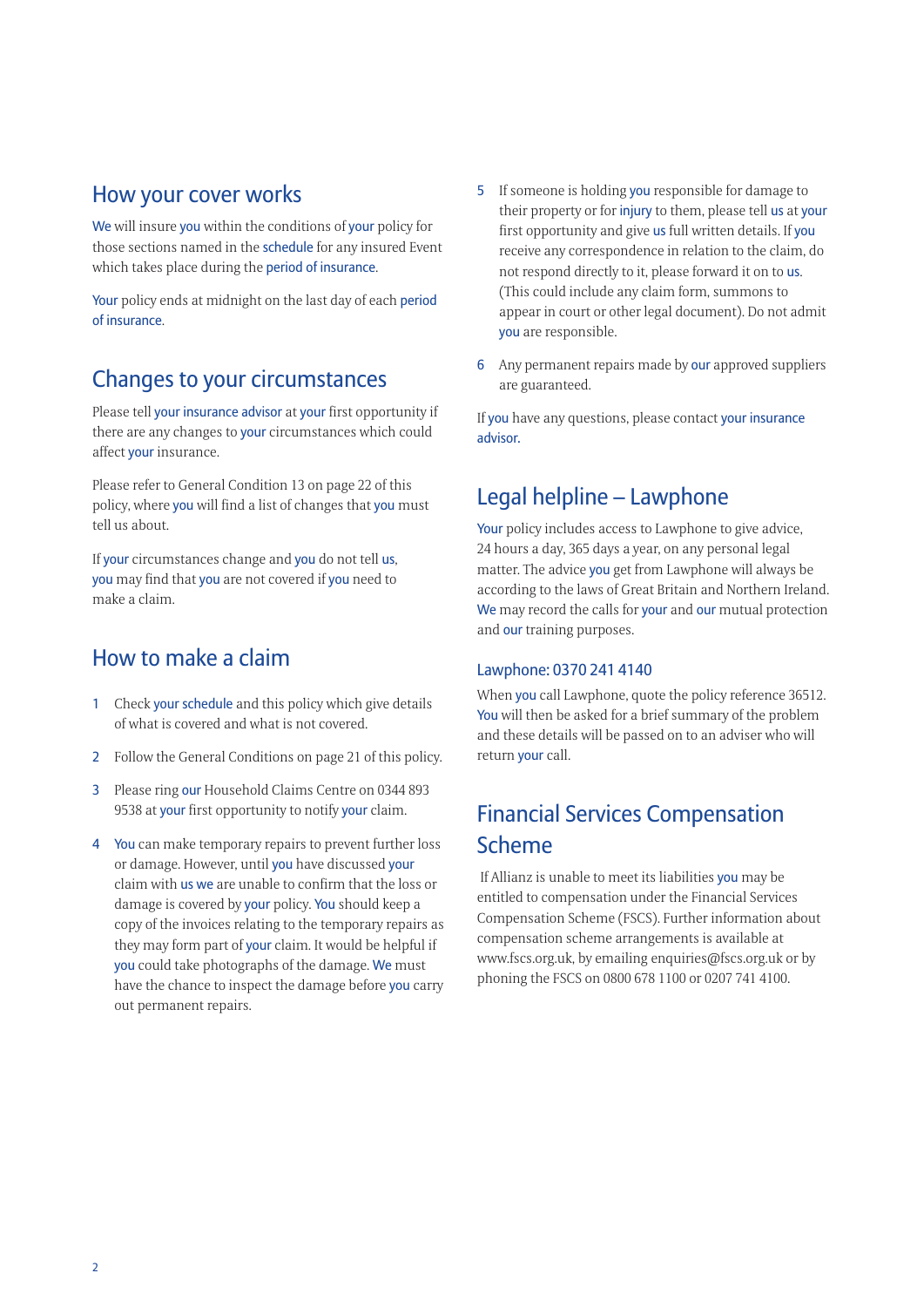## What to do if you are not satisfied

We will make every effort to give you an excellent service. However, if our service falls below the standard you expect, and you wish to make a complaint, please follow the procedure on page 24 of this policy.

## Renewing your policy

If you pay your premium by instalment, when your policy is due for renewal, we will renew it for you automatically. This saves you the worry of remembering to contact us prior to the renewal date. We will write to you before the policy expires with full details of your next year's premium and any changes to policy conditions.

If you do not want to renew this policy, please let us know, before your renewal date so we don't take payment. If you inform us after that time charges may apply, please see General Conditions 6 and 7 in your policy booklet for details. Should we decide that we will not renew your policy, we will notify you in writing 14 days prior to the renewal date.

The automatic renewal process only applies if the premium is paid by the Allianz Premium Instalment Plan.

Adequate home insurance cover is essential in protecting your property and the contents inside it against many unexpected events such as flood, subsidence, theft or storm. Individual insurers will form their own view on what is an acceptable risk to them and this may affect your ability to obtain cover with another insurer. Please make sure that you have arranged adequate alternative insurance before allowing this policy to expire.

# Protecting your home and belongings

We offer the following hints on precautions worth taking.

#### Fire Prevention

Check your electrical equipment regularly. Make sure that you use the correct fuses and do not overload the circuits. Ask for the help of a qualified electrician if you are in doubt.

If you leave your home for more than 24 hours, switch off the electricity at the mains or unplug all appliances. (You may need to keep the refrigerator, freezer or heating systems in use.) Always unplug non-essential electrical appliances before you go to bed at night, especially electric blankets and television sets.

Fires often happen in kitchens. You can put out chip pan fires by shutting out the air. Cover the pan with a lid or thick damp cloth. Do not use water. Remember, safety first. Call the emergency services.

#### Flood

- 1 Gather essential items together either upstairs or in a high place.
- 2 Fill jugs and saucepans with clean water.
- 3 Move your family and pets upstairs, or to a high place with a means of escape.
- 4 Turn off gas, electricity and water supplies when floodwater is about to enter your home if safe to do so.
- 5 DO NOT touch sources of electricity when standing in floodwater.
- 6 Keep listening to local radio for updates or call Floodline 0345 988 1188.
- 7 Floodwater can rise quickly, stay calm and reassure those around you. Call 999 if you are in danger.
- 8 Avoid walking or driving through floodwater.
- 9 Keep children and vulnerable people away from floodwater.
- 10 Wash your hands thoroughly if you touch floodwater.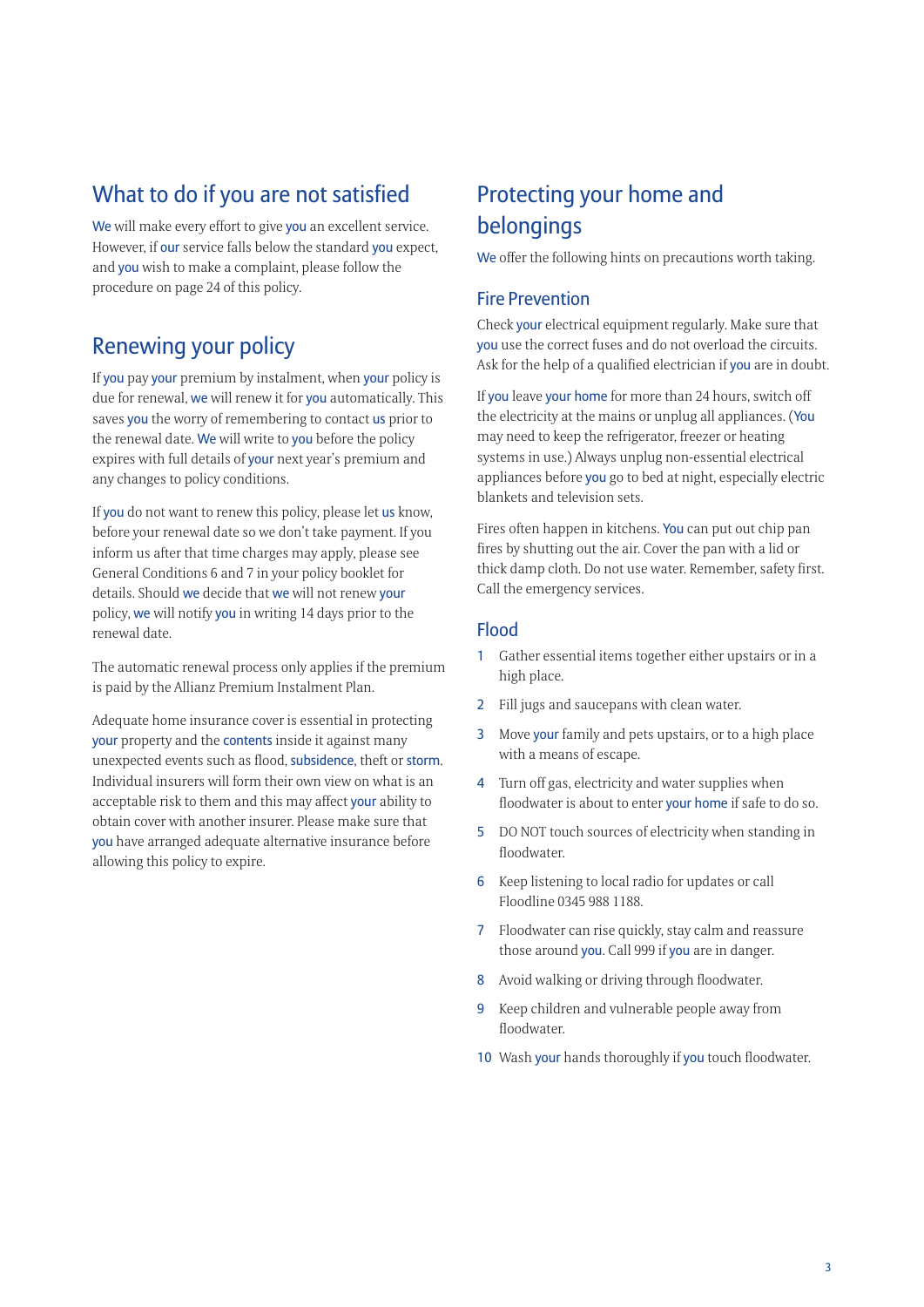#### Water Damage

- 1 Lag exposed water pipes and tanks in the roof area.
- 2 Turn off the water and drain the system if you leave your home without heat in winter.
- 3 If pipes freeze despite your precautions, thaw them out slowly using hot water bottles. Never use a blowlamp.

If you would like information on anything mentioned above or anything affecting this policy, contact your insurance advisor, who will be happy to assist you.

#### **Security**

- 1 Never leave keys in the lock (other than for ease of exit at night), hanging inside a letterbox or hidden outside the home.
- 2 When upstairs, avoid leaving doors and windows open downstairs.
- 3 Don't leave small valuables, money, handbags, wallets and purses where they can be easily seen from outside.
- 4 If you go out in the evening, leave a light on in a living room or bedroom. Leaving an outside or landing light on is not sufficient, the home must look lived in.
- 5 Never leave ladders or tools lying around, these will encourage rather than deter an opportunist thief.
- 6 Close and lock all garages, sheds and other outbuildings.
- 7 Join a local Neighbourhood Watch Scheme or consider starting one in your area.
- 8 Don't let strangers into your home unless they give you official proof of their identity. If you are suspicious, telephone the company concerned for verification while your caller waits outside behind the locked front door.
- 9 Remember to cancel milk and newspaper deliveries before you go on holiday and ask a trusted neighbour to keep an eye on your home and leave a spare key with them.
- 10 Keep a record of your possessions, for example, the serial numbers of televisions and video recorders, and use a security marker which writes in invisible ink to mark your postcode and house number (this ink can only be read under ultraviolet light). Retain copies in a

safe location.

11 Keep receipts, obtain valuations and take photographs of jewellery and any other valuable or unusual items. Photographs are an enormous help to the police for identifying stolen property and returning it to the rightful owner.

#### Safes

Safes offer an additional level of protection for your valuables against thieves. A safe should be carefully chosen taking into consideration the value of the items intended to be locked within, where it is to be located within your property and any future purchases of valuables that you may make. Safes are normally awarded a 'cash rating' which indicates the maximum level of cash that should be held within. The cash rating will be based on the safe's ability to withstand fire and attack. For most safes, the awarded cash rating can be multiplied by ten in order to find the equivalent valuables limit e.g. Cash rating  $£1,000 =$ Valuables rating £10,000. A safe supplier will be able to advise you on the type of safe that is best for your needs.

Further information on protecting your home can be found on the following Home Office websites: www.crimereduction.homeoffice.gov.uk/cpghs.pdf and www.homeoffice.gov.uk/secureyourhome

## Glass Replacement

(This service is only available if you have taken out Buildings cover.)

Broken glass is dangerous and in some circumstances can be a major security risk. Allianz have negotiated a special arrangement for you with one of Britain's leading glass replacement specialists, Glassolutions.

Glassolutions will bill  $us$  direct – you pay nothing except the policy excess.

The service is available 24 hours a day, 365 days a year. Telephone FREE 0800 474747.

Address: Waterlands, Meadows Road, Brookfields Park, Manvers, Rotherham. S63 5DJ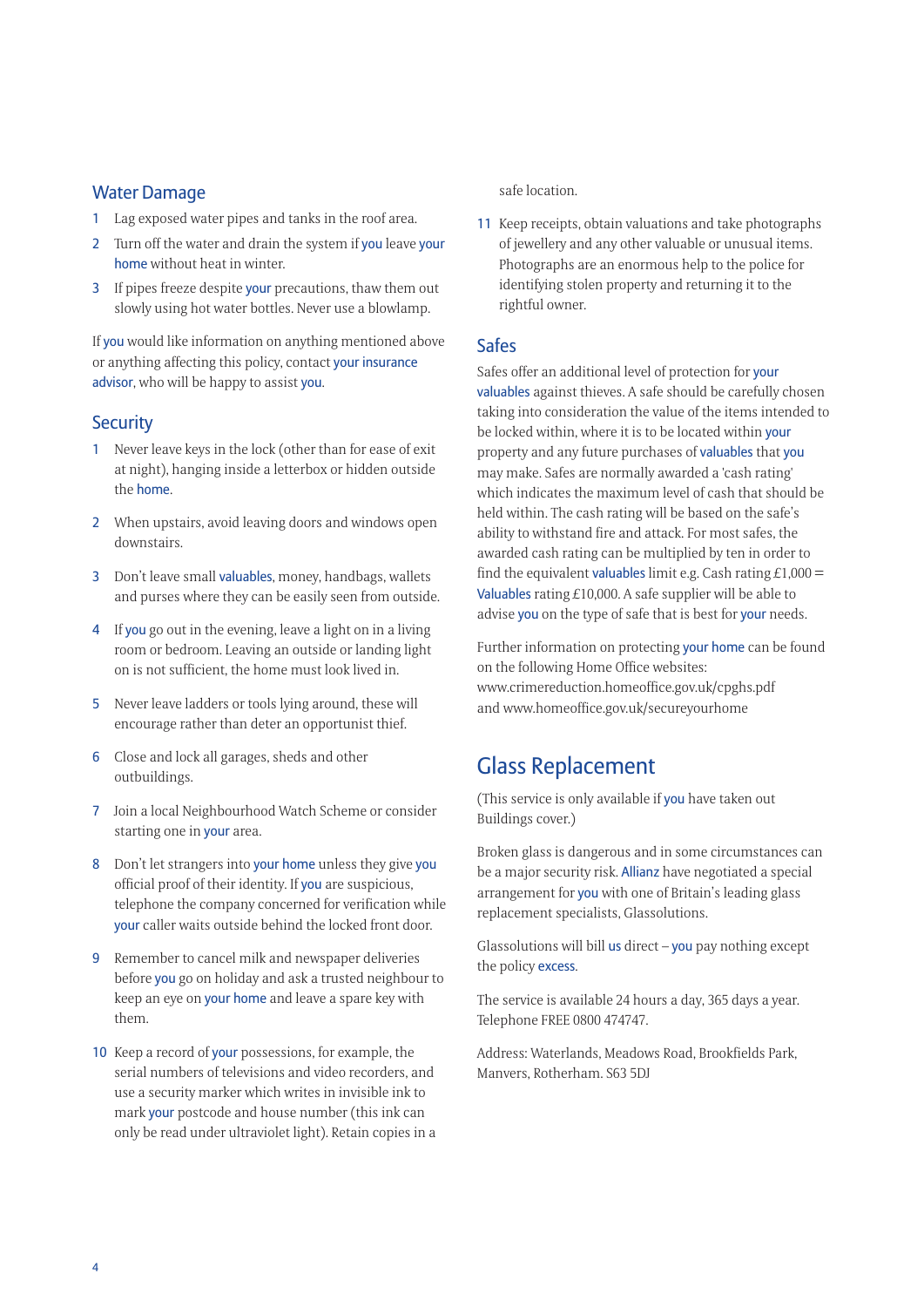# **Buildings**

## The meaning of words

If we explain what a word means, that word has the same meaning wherever it appears in your policy or schedule. These words are highlighted in bold.

Accidental damage – Damage caused suddenly and by unexpected means. This definition does not include damage caused by wear and tear, anything that happens gradually or faulty design or faulty materials.

Allianz, we, our, us – Allianz Insurance plc.

Buildings – The structure of your home and the following if they form part of your home and belong to you or are your responsibility:

- domestic outbuildings;
- garages that form part of your residence;
- fixtures and fittings in or on the buildings;
- swimming pools, permanently fitted hot tubs;
- tennis hard courts;
- terraces, drives and footpaths;
- boundary and garden walls, gates, fences and hedges;
- permanently fitted laminated, wooden effect, vinyl or lino floor coverings that could not reasonably be removed and re-used;
- solar panels, wind turbines
- built in gas and electric cookers and meters

Endorsement – Changes to the terms and conditions of your policy which will be shown in your schedule.

Excess – The amount you have to pay if you make a claim. The excess amounts are shown in your schedule.

Your home – The private residence and gardens at the address shown in the schedule and the land, domestic garages and outbuildings at the same residence.

Heave – Upward movement of the ground beneath the buildings as a result of the soil expanding.

Injury – Bodily injury, death, disease, illness or shock.

Insurance Advisor – This is the person who you arranged your insurance with.

Landslip – Downward movement of sloping ground.

Period of Insurance – The period you are covered as shown on your schedule.

Schedule – A printed document showing the sections of the policy you have chosen, the sums insured and any endorsements that apply to your policy.

Storm – Strong winds in excess of 47 knots (54 MPH) that may be accompanied by heavy rain, snow or sleet.

You, your – The person named as the policyholder in the schedule, their partner and members of their family permanently living with them, during the period of insurance at their home at the address shown in the schedule.

Subsidence – Downward movement of the ground beneath the buildings (other than by the action of made up ground settling or by structures bedding down within 10 years of construction).

Sum insured – The amount shown on your schedule as the most we will pay for claims resulting from one incident unless otherwise stated in this policy booklet or any endorsement.

Unfurnished – Not having a bed, flooring, kitchen appliances and utensils to live there permanently.

Unoccupied – Not having been lived in for more than 60 days in a row.

Water table – The top level of underground water which has saturated the soil. The water table may rise or fall depending on the level of rain, sleet, snow, dew etc that filters in from upper levels of soil (unsaturated soil).

Aggravated damages – These are damages that are awarded when your behaviour or the circumstances of a case increase the injury to the other person because they are humiliated, distressed or embarrassed.

Liquidated damages – These are damages where the amount to be paid for failing to keep to the terms of a contract has been agreed by the people involved in the contract, at the time the contract was made.

Punitive or exemplary damages – These are damages that are awarded to punish you as well as compensate the other person if you did anything deliberately.

Multiplying compensatory damages – In some areas of the world the amount of money awarded as compensation is sometimes multiplied two, three or more times to act as a punishment to you.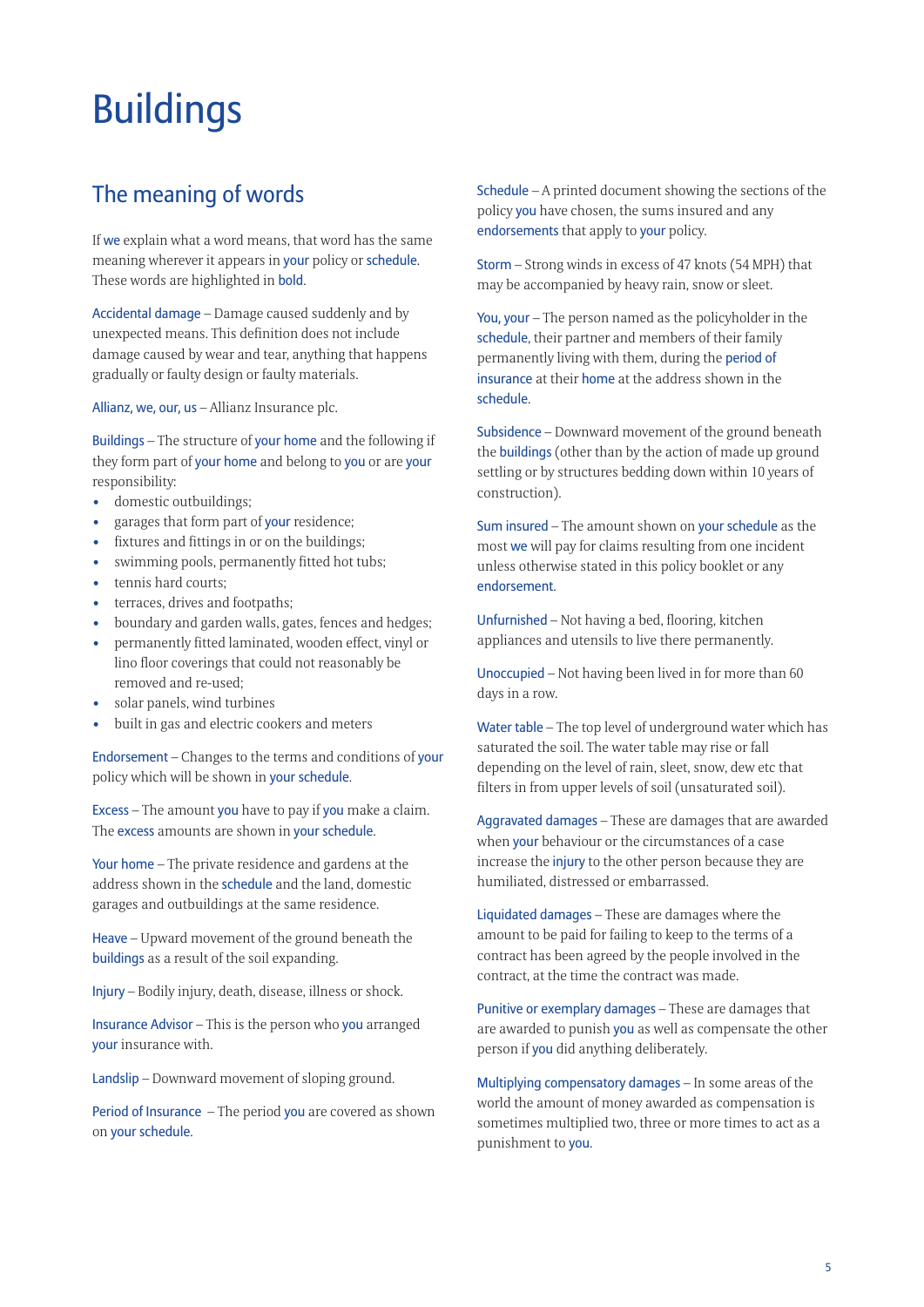| What is covered                                                                                                                                                                                                           | What is not covered                                                                                                                                                                                                                                                                                                                                                                                                                                           |
|---------------------------------------------------------------------------------------------------------------------------------------------------------------------------------------------------------------------------|---------------------------------------------------------------------------------------------------------------------------------------------------------------------------------------------------------------------------------------------------------------------------------------------------------------------------------------------------------------------------------------------------------------------------------------------------------------|
| Your policy covers loss of or damage to your buildings caused by<br>the following Events.                                                                                                                                 | The total of the compulsory and voluntary excess figures (as shown<br>in your policy schedule) for each insured Event other than Events<br>15a and 15b.                                                                                                                                                                                                                                                                                                       |
| Events                                                                                                                                                                                                                    | Loss, damage, injury or liability shown in the General Exclusions.                                                                                                                                                                                                                                                                                                                                                                                            |
| Fire, lightning, explosion, earthquake; and<br>1<br>a<br><b>b</b> Smoke.                                                                                                                                                  | Anything which happens gradually.<br>Loss or damage caused by scorching, melting or warping unless<br>accompanied by flames.                                                                                                                                                                                                                                                                                                                                  |
| 2 Aircraft and other flying devices or articles dropped from them.                                                                                                                                                        |                                                                                                                                                                                                                                                                                                                                                                                                                                                               |
| 3 The buildings being hit by:<br>a vehicles and articles dropped from them;<br><b>b</b> animals; or<br>c falling trees or branches.                                                                                       | Loss or damage caused by domestic animals.<br>Loss or damage caused by felling or lopping trees.                                                                                                                                                                                                                                                                                                                                                              |
| Theft or attempted theft.<br>4                                                                                                                                                                                            | Loss or damage caused after your home has been left unfurnished<br>or unoccupied.<br>Any theft or attempted theft to solar panels or wind turbines unless<br>securely mounted in a non-accessible position.<br>Loss or damage that you do not report to the police at your first<br>opportunity.<br>Loss or damage resulting from theft or attempted theft by you.                                                                                            |
| 5 Malicious damage.                                                                                                                                                                                                       | Loss or damage caused after your home has been left unfurnished<br>or unoccupied.<br>Loss or damage caused by you.                                                                                                                                                                                                                                                                                                                                            |
| a Water escaping from water tanks, fish tanks, apparatus or<br>6<br>pipes or fixed heating installations.<br><b>b</b> Freezing water in water tanks, apparatus or pipes or fixed<br>heating installations.                | Loss or damage caused after your home has been left unfurnished<br>or unoccupied.<br>Loss or damage caused by the failure or lack of appropriate sealant<br>and/or grout.<br>Loss or damage caused by subsidence, heave or landslip that results<br>from water escaping.<br>The cost to repair your water tanks, fish tanks, apparatus, or pipes or<br>fixed heating installations unless the damage was caused by frost or<br>freezing.                      |
| 7 Storm or flood.                                                                                                                                                                                                         | Loss or damage caused by a weather event that does not meet the<br>definition of storm as set out in the meaning of words.<br>Loss or damage caused by frost.<br>Loss or damage to fences, gates or hedges.<br>Loss or damage to cellars and basements due to a rise in the<br>water table.<br>Anything which happens gradually.<br>Loss or damage caused by water escaping from water tanks, fish<br>tanks, apparatus, pipes or fixed heating installations. |
| Riot, civil commotion, strikes or labour disturbances.<br>8                                                                                                                                                               |                                                                                                                                                                                                                                                                                                                                                                                                                                                               |
| Oil leaking from a domestic heating installation at your home.<br>9<br>a<br><b>b</b> Television, satellite and radio receiving aerials, aerial fittings,<br>solar panels, wind turbines and masts breaking or collapsing. |                                                                                                                                                                                                                                                                                                                                                                                                                                                               |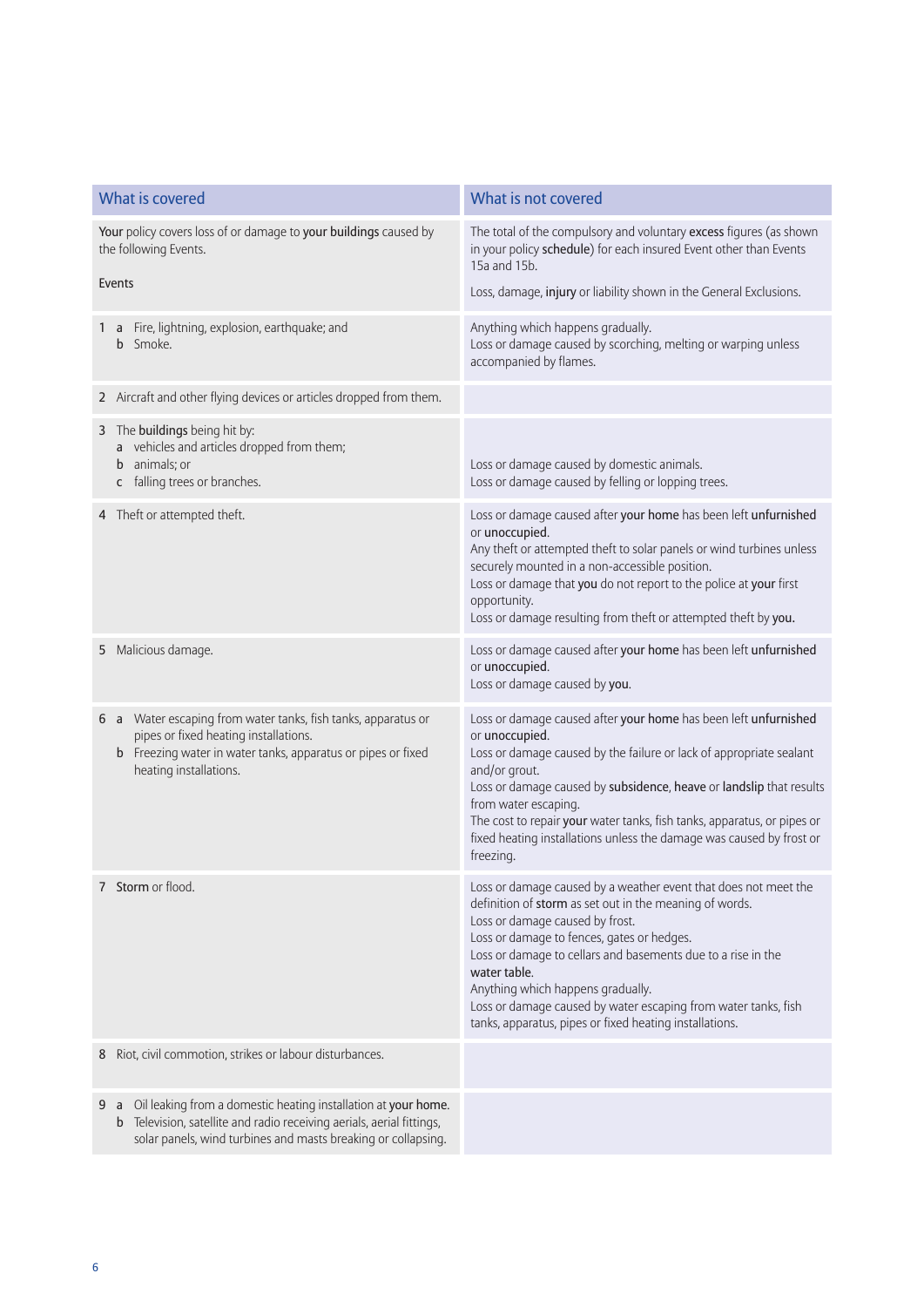| What is covered                                                                                                                                                                                                                                                                                                    | What is not covered                                                                                                                                                                                                                                                                                                                                                                                                                                                                                                                                                                                                                                                                                                                                                                                                                                                                                                                                                                                                                                                                                                                          |
|--------------------------------------------------------------------------------------------------------------------------------------------------------------------------------------------------------------------------------------------------------------------------------------------------------------------|----------------------------------------------------------------------------------------------------------------------------------------------------------------------------------------------------------------------------------------------------------------------------------------------------------------------------------------------------------------------------------------------------------------------------------------------------------------------------------------------------------------------------------------------------------------------------------------------------------------------------------------------------------------------------------------------------------------------------------------------------------------------------------------------------------------------------------------------------------------------------------------------------------------------------------------------------------------------------------------------------------------------------------------------------------------------------------------------------------------------------------------------|
| 10 Subsidence or heave of the site on which the buildings stand,<br>or landslip.                                                                                                                                                                                                                                   | Damage caused to swimming pools, tennis hard courts, terraces,<br>drives, footpaths, walls, gates or fences unless your home, its<br>domestic outbuildings or garages are damaged by the same cause<br>at the same time.<br>Landslip caused by the coast being worn away.<br>Destruction or damage to or resulting from solid floor slabs moving<br>unless the foundations beneath the outside walls of the building are                                                                                                                                                                                                                                                                                                                                                                                                                                                                                                                                                                                                                                                                                                                     |
|                                                                                                                                                                                                                                                                                                                    | damaged by the same cause at the same time.                                                                                                                                                                                                                                                                                                                                                                                                                                                                                                                                                                                                                                                                                                                                                                                                                                                                                                                                                                                                                                                                                                  |
|                                                                                                                                                                                                                                                                                                                    | Damage within 10 years of construction caused by structures<br>bedding down or made-up ground settling.                                                                                                                                                                                                                                                                                                                                                                                                                                                                                                                                                                                                                                                                                                                                                                                                                                                                                                                                                                                                                                      |
| 11 Accidental loss or damage (your schedule will show cover as<br>accidental damage if this Event is insured by your policy).                                                                                                                                                                                      | The exclusions that apply to Events 1 to 10 on page 6 also apply to<br>Event 11.<br>Loss or damage caused by wear and tear.<br>Loss or damage caused by the action of made up ground settling or<br>by structures bedding down within 10 years of construction.<br>Loss or damage caused by rot, mildew, rust, corrosion, insects,<br>woodworm, rats, mice, squirrels, owls, birds, foxes, bats, badgers,<br>repair or renovation.<br>Loss or damage caused by electronic, electrical or mechanical<br>breakdown or failure.<br>Loss or damage caused by faulty design, faulty plan, specification,<br>materials or workmanship.<br>Loss or damage which happens gradually, or loss of value.<br>Loss or damage caused by frost.<br>Loss or damage caused to hot tubs whilst being installed or removed.<br>Loss or damage caused by chewing, scratching, fouling, or tearing<br>by domestic animals.<br>Damage caused by water escaping from water tanks, fish tanks,<br>apparatus, pipes or fixed heating installations.<br>Loss or damage caused by the escape of water from guttering,<br>rainwater downpipes, roof valleys and gullies. |
| We will also insure you for the following:                                                                                                                                                                                                                                                                         |                                                                                                                                                                                                                                                                                                                                                                                                                                                                                                                                                                                                                                                                                                                                                                                                                                                                                                                                                                                                                                                                                                                                              |
| 12 Mains services<br>We will pay the costs which you are responsible for, to repair<br>accidental damage to underground water, gas, sewer and drain<br>pipes, underground electricity and telephone cables which reach<br>from the buildings to the public supply, and septic tanks.                               | Damage caused to pitch fibre pipes as a result of pressure applied to<br>them by the weight of soil or other covering materials.<br>De-lamination (separation of layers) of pitch fibre pipes.                                                                                                                                                                                                                                                                                                                                                                                                                                                                                                                                                                                                                                                                                                                                                                                                                                                                                                                                               |
| 13 Glass and sanitary fittings<br>Accidental breakage of all fixed glass including double glazing<br>and fixed sanitary fittings which you are responsible for.                                                                                                                                                    | Loss or damage caused after your home has been left unfurnished<br>or unoccupied.                                                                                                                                                                                                                                                                                                                                                                                                                                                                                                                                                                                                                                                                                                                                                                                                                                                                                                                                                                                                                                                            |
| 14 Alternative Accommodation and Loss of Rent<br>Any rent you pay, including up to two years ground rent or other<br>expenses for comparable accommodation for you and your<br>domestic pets if the buildings cannot be lived in because of an<br>insured event, but only for the time needed to repair your home. | Any amount over 20% of the sum insured by this section, as shown<br>on your schedule.                                                                                                                                                                                                                                                                                                                                                                                                                                                                                                                                                                                                                                                                                                                                                                                                                                                                                                                                                                                                                                                        |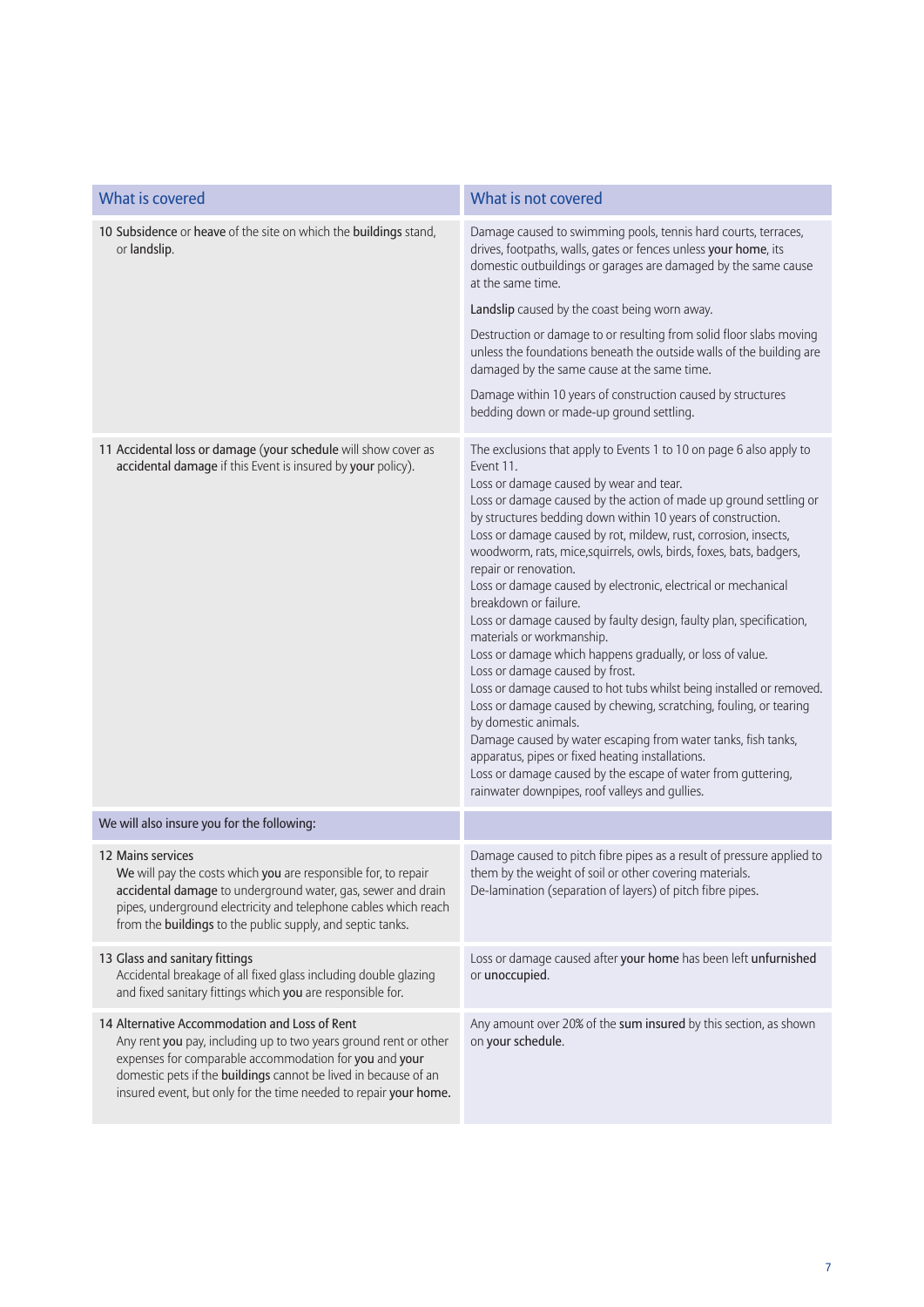| <b>What is covered</b>                                                                                                                                                                                                                                                                                                                                                                                                                                                                                                                                                                                                                                                                                                                                                                                                                                                                                                                                                                                                                                                                                         | What is not covered                                                                                                                                                                                                                                                                                                                                                                                                                                                                                                                                                                                                                                                                                                                                                                                                                                                                                                                                                                                                                                                                                                  |
|----------------------------------------------------------------------------------------------------------------------------------------------------------------------------------------------------------------------------------------------------------------------------------------------------------------------------------------------------------------------------------------------------------------------------------------------------------------------------------------------------------------------------------------------------------------------------------------------------------------------------------------------------------------------------------------------------------------------------------------------------------------------------------------------------------------------------------------------------------------------------------------------------------------------------------------------------------------------------------------------------------------------------------------------------------------------------------------------------------------|----------------------------------------------------------------------------------------------------------------------------------------------------------------------------------------------------------------------------------------------------------------------------------------------------------------------------------------------------------------------------------------------------------------------------------------------------------------------------------------------------------------------------------------------------------------------------------------------------------------------------------------------------------------------------------------------------------------------------------------------------------------------------------------------------------------------------------------------------------------------------------------------------------------------------------------------------------------------------------------------------------------------------------------------------------------------------------------------------------------------|
| 15a Liability because you are owner of the home<br>We will pay all amounts you legally have to pay as:<br>• compensation and claimant's costs and expenses; and<br>legal costs and expenses you pay with our written permission<br>in connection with defending any claim;<br>arising from accidental:<br>injury to any person;<br>İ.<br>ii loss of or damage to property.<br>If you die, your personal representative will have the benefit of this<br>section for any liability you have that is covered by this section.<br>15b Defective Premises<br>We will pay any amounts you are liable for under Section 3 of<br>the Defective Premises Act 1972 or Section 5 of the Defective<br>Premises (Northern Ireland) Order 1975;<br>arising from accidental:<br>injury to any person;<br>i.<br>loss or damage to property happening during the period of<br>ii.<br>insurance.<br>If the Buildings section of this policy is cancelled or expires,<br>this cover shall continue for a period of seven years, in respect<br>of the buildings insured under this section before such<br>cancellation or expiry. | 1 Any amount over £2,000,000 for all compensation and claimant's<br>costs and expenses for any one claim or series of claims arising<br>out of any one Event.<br>2 Liability you have under any agreement unless you would have<br>the same liability if the agreement did not exist.<br>3 Liability for loss of or damage to any property belonging to you<br>or in your charge or control.<br>4 Liability for loss or damage caused by or arising out of:<br>a) any passenger lift which you are responsible for maintaining;<br>b) you owning any land or building other than your home.<br>5 Liability which is insured by or would be insured by any other<br>policy if this section did not exist.<br>6 Liability arising directly or indirectly out of your job, business,<br>trade or profession.<br>Liability if you are injured.<br>$\overline{7}$<br>Liability for fines, penalties or liquidated damages or<br>8<br>aggravated, punitive or exemplary damages or any damages<br>resulting from multiplying compensatory damages.<br>9 Loss, damage, injury or liability shown in the General Exclusions. |
| 16 Trace and Access<br>If the buildings are damaged by Events 6a or 9a of this section,<br>we will pay the reasonable and necessary cost of finding the<br>source of the leak including the making good of any damage<br>caused during the search.                                                                                                                                                                                                                                                                                                                                                                                                                                                                                                                                                                                                                                                                                                                                                                                                                                                             | Any amount over £5,000.                                                                                                                                                                                                                                                                                                                                                                                                                                                                                                                                                                                                                                                                                                                                                                                                                                                                                                                                                                                                                                                                                              |
| 17 Emergency Entry<br>Loss or damage to your home caused by the attendance of a                                                                                                                                                                                                                                                                                                                                                                                                                                                                                                                                                                                                                                                                                                                                                                                                                                                                                                                                                                                                                                |                                                                                                                                                                                                                                                                                                                                                                                                                                                                                                                                                                                                                                                                                                                                                                                                                                                                                                                                                                                                                                                                                                                      |
| member of the emergency services due to an emergency, or<br>perceived emergency, involving you.                                                                                                                                                                                                                                                                                                                                                                                                                                                                                                                                                                                                                                                                                                                                                                                                                                                                                                                                                                                                                |                                                                                                                                                                                                                                                                                                                                                                                                                                                                                                                                                                                                                                                                                                                                                                                                                                                                                                                                                                                                                                                                                                                      |
|                                                                                                                                                                                                                                                                                                                                                                                                                                                                                                                                                                                                                                                                                                                                                                                                                                                                                                                                                                                                                                                                                                                |                                                                                                                                                                                                                                                                                                                                                                                                                                                                                                                                                                                                                                                                                                                                                                                                                                                                                                                                                                                                                                                                                                                      |

## How we settle claims

(See also General Exclusions and General Conditions)

The amount we will pay for loss of or damage to the buildings will be the cost of the following:

a Repairing or replacing the damaged items without taking off an amount for wear and tear or loss of value, as long as the sum insured will cover the full rebuilding cost.

If the sum insured will not cover the full rebuilding cost, the amount we will pay will be the cost of repairs or replacement less an amount for wear and tear.

If the repair or replacement is not carried out, the amount we will pay will be the loss of value resulting from the loss or damage but not more than what it would have cost to repair or replace the item if this had been carried out straight away.

- b Demolishing, removing debris, shoring up or propping up parts of the buildings.
- c Architects', surveyors', legal and other fees for estimates, plans, specifications, quantities, tenders and supervision.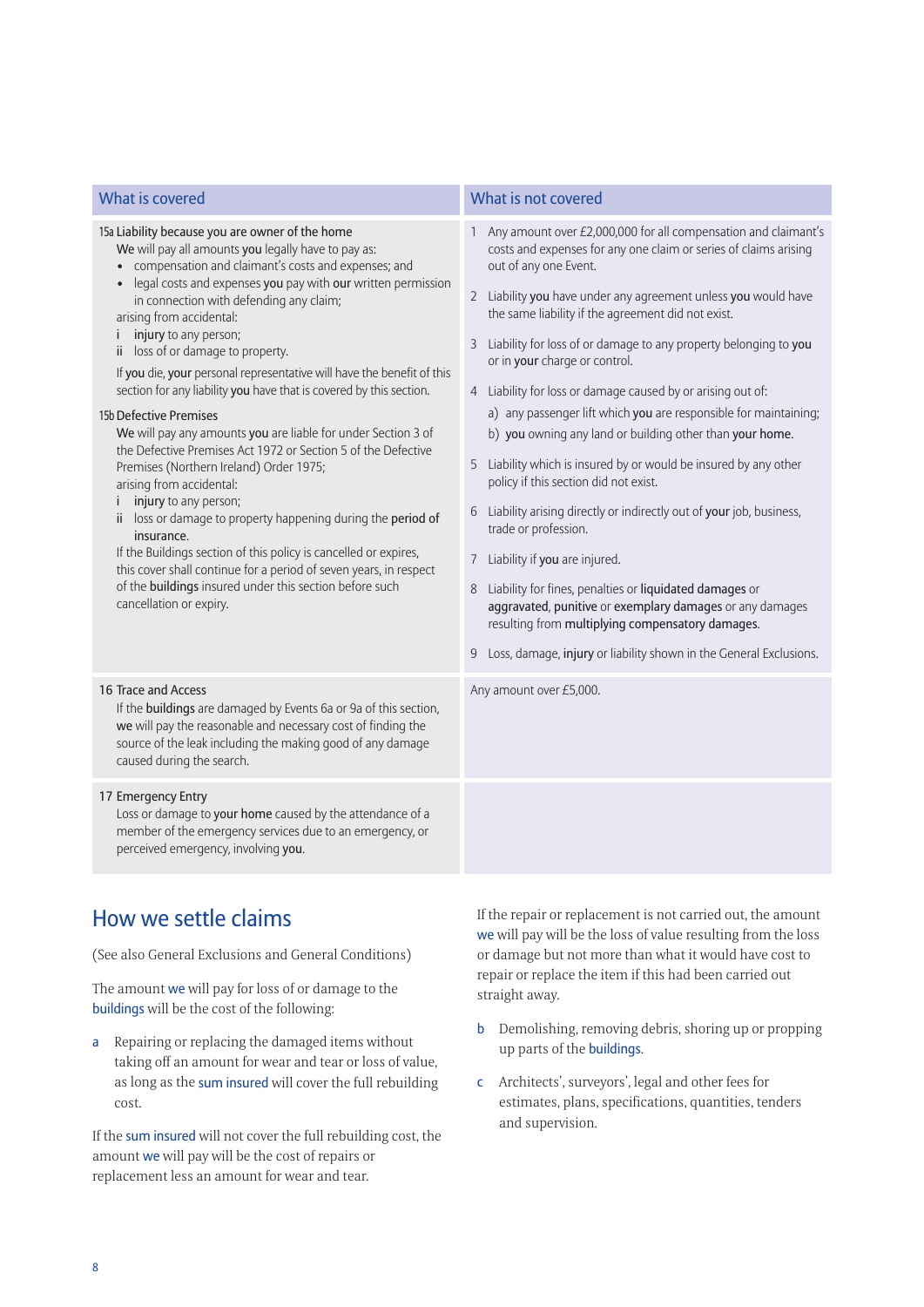Where we agree that any of the above need to be appointed and you arrange your own we will not pay more than the fees authorised under the scales of the Royal Institute of British Architects, the schedule of professional charges of the Royal Institution of Chartered Surveyors and the Law Society.

We will not pay any costs you incur for preparing and submitting a claim.

d Any extra costs to keep to building or other regulations or within the by-laws of any local authority but only for damaged parts of the buildings.

This does not include any extra costs you pay after notice has been served on you.

We reserve the right to take ownership of an item or items once we have paid a claim following their loss or damage beyond repair, but no item or items may be abandoned to us.

Any permanent repairs made by our approved suppliers are guaranteed.

## Selling your home

When you sell your home the person who buys it will be covered by the buildings insurance in this section as long as they have no other insurance in force. This will apply up to the date the sale is completed.

## Matching sets and suites

We will pay you for damaged items that form part of a matching set or suite but not for the other items of the set or suite which are not damaged. For example, if one kitchen cupboard is damaged we will replace or repair the damaged cupboard only, not the whole kitchen.

If the damaged parts cannot be matched or replaced we will pay up to 50% towards the replacement of the undamaged parts.

## Sum insured

The sum insured chosen by you must be enough to pay for the full cost of rebuilding and take account of the expenses and fees mentioned in b, c and d on page 8.

We will not pay more than the sum insured for loss or damage to the buildings by any of the Events 1 to 13 and 17.

# Index linking

Where your buildings sum insured is a figure other than £500,000, as shown in your policy schedule, this sum insured will change each month in accordance with the House Rebuilding Cost Index published by the Building Cost Information Service of the Royal Institution of Chartered Surveyors (or another suitable index we decide upon).

We will not charge extra premiums on any index linking adjustments during the period of insurance. We will work out the renewal premium on the sum insured which applies on the first day of the renewal month.

If you claim for loss or damage, we will continue to make the monthly index linking adjustments between the date of the loss or damage and the date when the loss or damage is repaired or replaced for up to one year.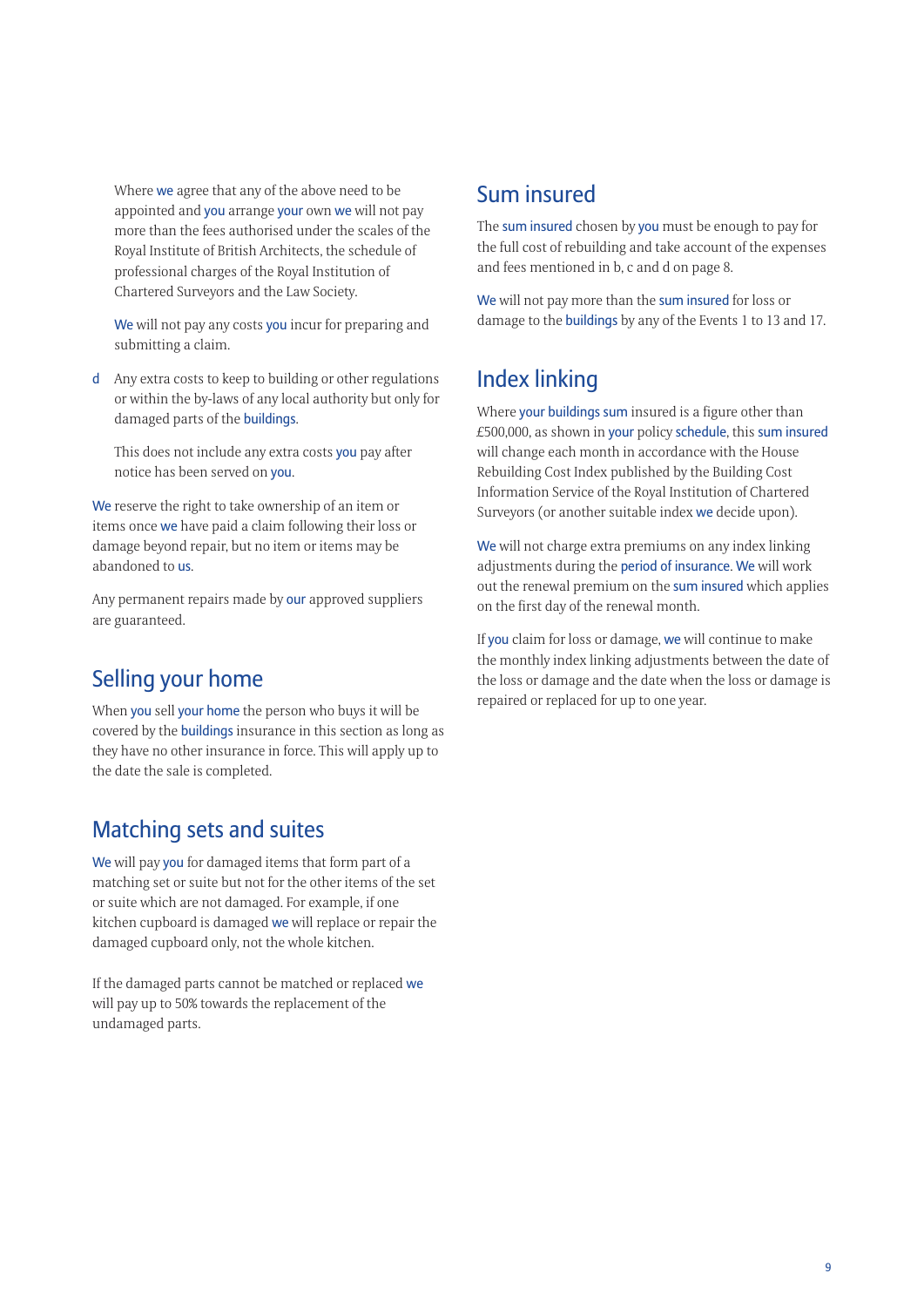# **Contents**

## The meaning of words

If we explain what a word means, that word has the same meaning wherever it appears in your policy or schedule. These words are highlighted in bold.

Accidental damage – Damage caused suddenly and unexpected means. This definition does not include damage caused by wear and tear, anything that happens gradually or faulty design or faulty materials.

Allianz, we, our, us – Allianz Insurance plc.

Contents – Household goods and personal belongings which you own or are responsible for. This includes:

- fixtures and fittings other than landlord's fixtures and fittings;
- television, satellite and radio receiving aerials, aerial fittings and masts fixed to your home;
- freestanding gas and electric cookers;
- valuables (covered up to 30% of the contents sum insured for all valuables and 15% for a single item or collection unless otherwise specified on your schedule) – jewellery, gold and silver articles (including plated articles), watches, gemstones, clocks, furs, pictures, sculptures, other works of art and collections of stamps, medals and coins;
- office equipment computers, external hard drives, memory sticks, software, printers, fax machines, photocopiers, typewriters, tele-communications equipment and office furniture used in connection with your business or job but not worth more than £5,000 in total. You must be responsible for insuring the office equipment;
- laminated, wooden effect, vinyl or lino floor coverings that could reasonably be removed and re-used;
- carpets;
- portable hot tubs.

Dangerous animal – An animal defined as dangerous in the Animals Act 1971 or a dog of a type described in Section 1 of the Dangerous Dogs Act 1991.

Endorsement – Changes to the terms and conditions of your policy which will be shown in your schedule.

Excess – The amount you have to pay if you make a claim. The excess amounts are shown in your schedule.

Heave – Upward movement of the ground beneath the buildings as a result of the soil expanding.

Injury – Bodily injury, death, disease, illness or shock.

Insurance Advisor – This is the person who you arranged your insurance with.

Landslip – Downward movement of sloping ground.

Money – Cash, bank or currency notes, cheques, postal or money orders, postage stamps, National Savings stamps and certificates, travellers' cheques, gift vouchers (subject to proof of purchase or ownership), premium bonds, luncheon vouchers, credit, cash or cheque cards, season tickets and travel tickets which you own or are responsible for that is used for social or domestic purposes.

Period of Insurance – The period you are covered as shown on your schedule.

Schedule – A printed document showing the sections of the policy you have chosen, the sums insured and any endorsements that apply to your policy.

Storm – Strong winds in excess of 47 knots (54 MPH) that may be accompanied by heavy rain, snow or sleet.

Subsidence – Downward movement of the ground beneath the buildings (other than by the action of made up ground settling or by structures bedding down within 10 years of construction).

Sum insured – The amount shown on your schedule as the most we will pay for claims resulting from one incident unless otherwise stated in this policy booklet or any endorsement.

Unfurnished – Not having a bed, flooring, kitchen appliances and utensils to live there permanently.

Unoccupied – Not having been lived in for more than 60 days in a row.

Your home – The private residence and gardens at the address shown in the schedule and the land, domestic garages and outbuildings at the same residence.

You, your – The person named as the policyholder in the schedule, their partner and members of their family permanently living with them, during the period of insurance at the address shown in the schedule.

Water table – The top level of underground water which has saturated the soil. The water table may rise or fall depending on the level of rain, sleet, snow, dew etc that filters in from upper levels of soil(unsaturated soil).

#### Contents does not include:

- contents insured under any other policy;
- money (except the cover provided under Event 27);
- securities (financial certificates such as shares and bonds), certificates and documents (except those covered under Event 23);
- mechanically propelled or assisted vehicles (which includes adults' and children's motor vehicles, adults' and children's motor cycles, quad bikes, trikes and go-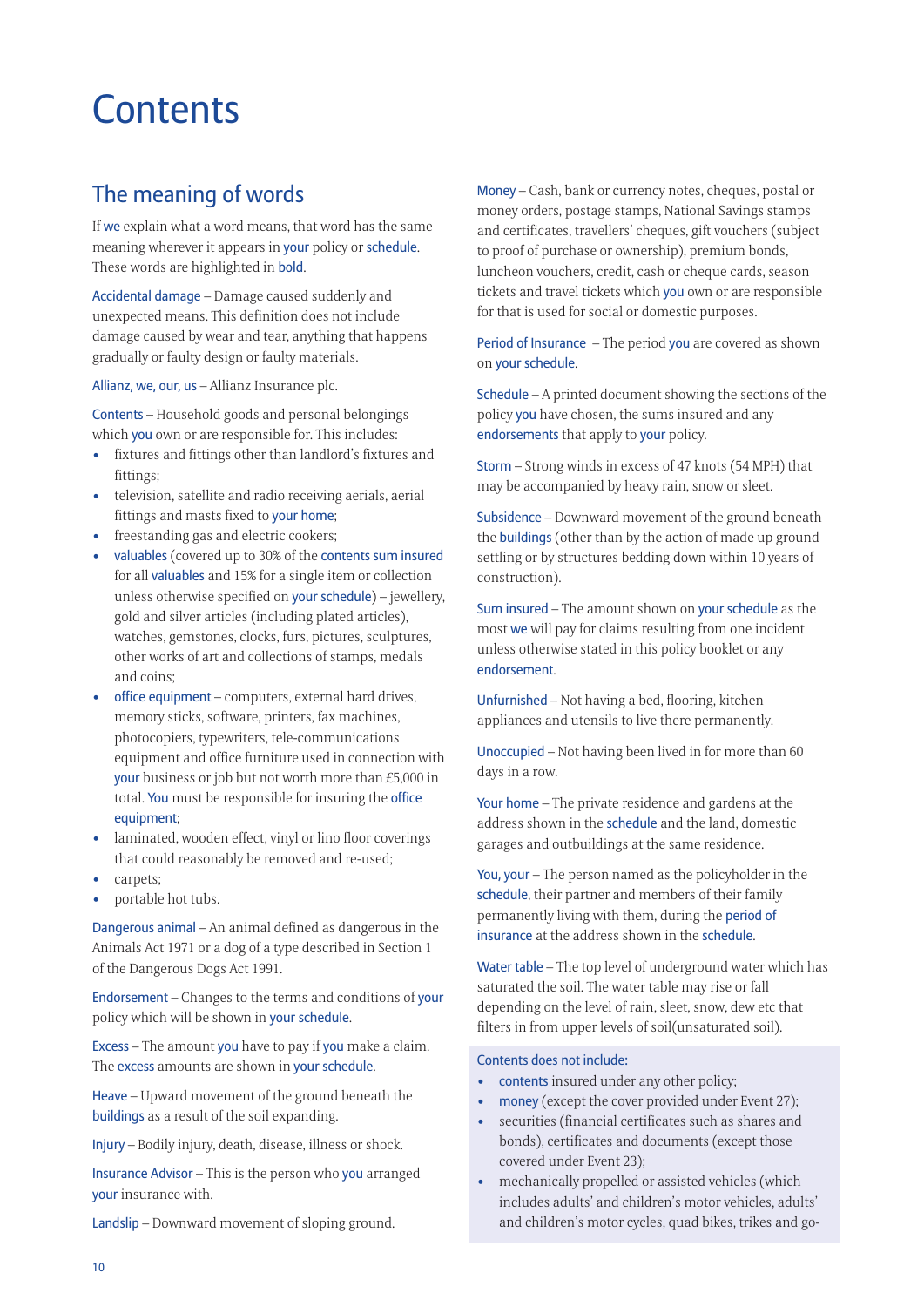karts) or their parts and accessories, but not including gardening machinery or wheelchairs;

- caravans and trailers or their parts and accessories;
- aircraft, hovercraft and watercraft (which includes sailboards, surfboards and models) or their parts and accessories;
- lottery tickets and raffle tickets;
- laminated, wooden effect or vinyl floor coverings that could not reasonably be removed and re-used;
- animals:
- any part of the structure of your home, central heating system, ceiling, wallpaper or similar (except those covered under Event 32c Tenant's Liability);
- contents which you own or use at any time for business, professional or trade purposes, (except for office equipment).

Liquidated damages – These are damages where the amount to be paid for failing to keep to the terms of a contract has been agreed by the people involved in the contract, at the time the contract was made.

Punitive or exemplary damages – These are damages that are awarded to punish you as well as compensate the other person if you did anything deliberately.

Aggravated damages – These are damages that are awarded when your behaviour or the circumstances of a case increase the injury to the other person because they are humiliated, distressed or embarrassed.

Multiplying compensatory damages – In some areas of the world the amount of money awarded as compensation is sometimes multiplied two, three or more times to act as a punishment to you.

| What is covered                                                                                    | What is not covered                                                                                                                                                                                                                                                                                                                                                                                                                                                                                                                                                                                                                                                                                                                                                                                                                                                                                                                                                                                                              |
|----------------------------------------------------------------------------------------------------|----------------------------------------------------------------------------------------------------------------------------------------------------------------------------------------------------------------------------------------------------------------------------------------------------------------------------------------------------------------------------------------------------------------------------------------------------------------------------------------------------------------------------------------------------------------------------------------------------------------------------------------------------------------------------------------------------------------------------------------------------------------------------------------------------------------------------------------------------------------------------------------------------------------------------------------------------------------------------------------------------------------------------------|
| Your policy covers loss of or damage to your contents caused by the<br>following Events.<br>Events | The total of the compulsory and voluntary excess figures (as shown<br>in your policy schedule) for each insured Event other than Events<br>24, 32a, 32b, 32c, 32d and 32e.<br>Loss, damage, injury or liability shown in the General Exclusions.                                                                                                                                                                                                                                                                                                                                                                                                                                                                                                                                                                                                                                                                                                                                                                                 |
| Fire, lightning, explosion, earthquake; and<br>1<br>a<br><b>b</b> Smoke.                           | Anything which happens gradually.<br>Loss or damage caused by scorching, melting or warping unless<br>accompanied by flames.                                                                                                                                                                                                                                                                                                                                                                                                                                                                                                                                                                                                                                                                                                                                                                                                                                                                                                     |
| 2 Aircraft and other flying objects or articles dropped from them.                                 |                                                                                                                                                                                                                                                                                                                                                                                                                                                                                                                                                                                                                                                                                                                                                                                                                                                                                                                                                                                                                                  |
| 3 The contents being hit by:<br>a vehicles;<br>animals; or<br>b<br>c falling trees or branches.    | Loss or damage caused by domestic animals.<br>Loss or damage caused by felling or lopping trees.                                                                                                                                                                                                                                                                                                                                                                                                                                                                                                                                                                                                                                                                                                                                                                                                                                                                                                                                 |
| 4 Theft or attempted theft.                                                                        | Any amount over 15% of the sum insured under this section for loss<br>or damage to the contents (excluding portable hot tubs) caused by<br>theft or attempted theft from outbuildings and garages forming part<br>of your home.<br>Loss or damage caused after your home has been left unfurnished<br>or unoccupied.<br>Loss or damage caused by theft or attempted theft from any vehicle<br>that is not occupied unless all windows and sunroofs are securely<br>closed and all doors and the boot are locked. Contents must be<br>completely hidden within the vehicle in a glove compartment,<br>locked luggage compartment or locked boot and the vehicle must<br>be parked within the boundaries of your home.<br>Any amount over £1,000 for theft or attempted theft from any<br>vehicle that is not occupied and is parked within the boundaries of<br>your home.<br>Loss or damage resulting from theft or attempted theft by you.<br>Loss or damage that you do not report to the police at your first<br>opportunity. |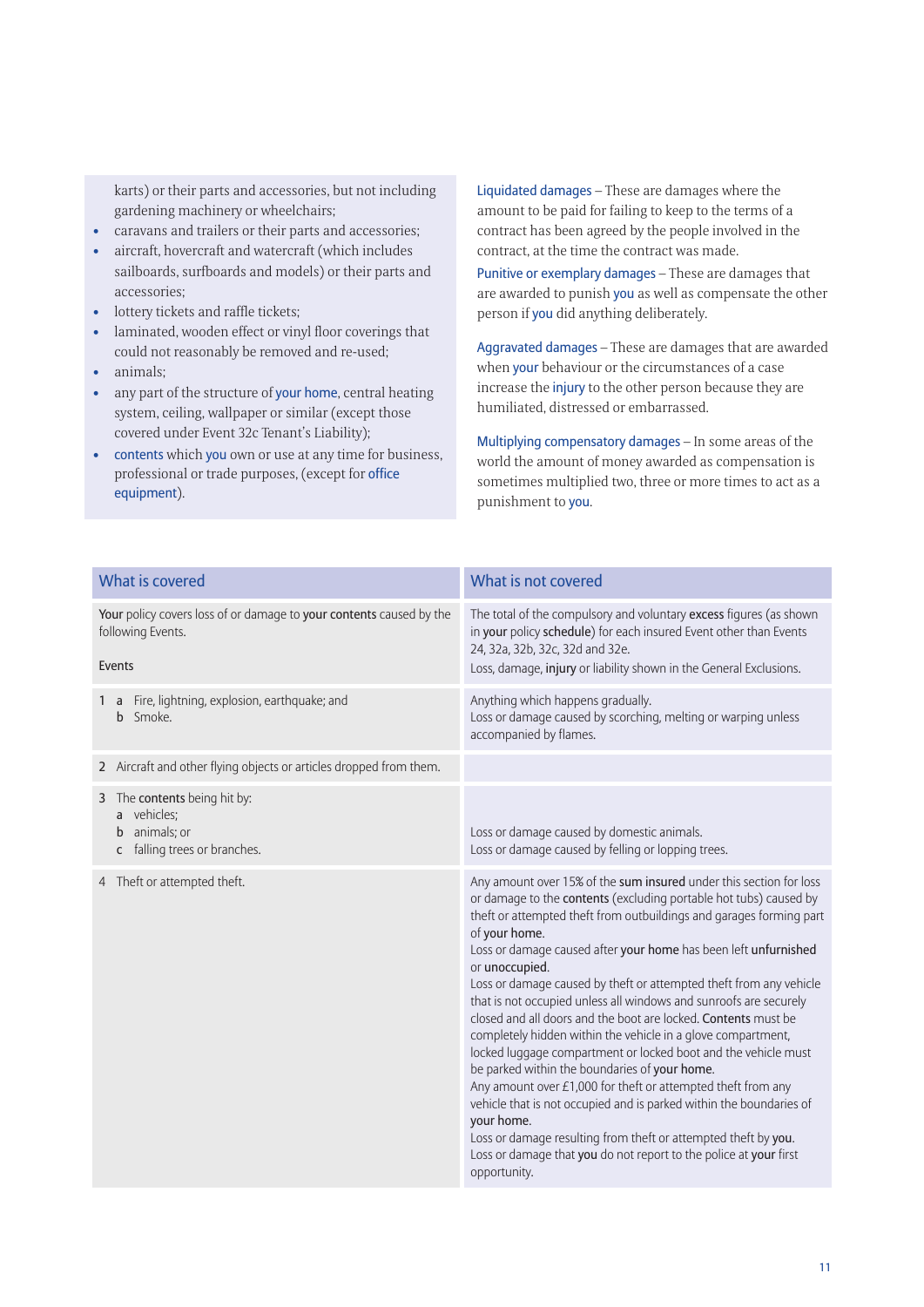| What is covered                                                                                                                                                                                                 | What is not covered                                                                                                                                                                                                                                                                                                                                                                                                                                                                                                                                                                                                                                                                                                                                                                                                                                                                                                                                                                                                                                                                                                                                                                                                      |
|-----------------------------------------------------------------------------------------------------------------------------------------------------------------------------------------------------------------|--------------------------------------------------------------------------------------------------------------------------------------------------------------------------------------------------------------------------------------------------------------------------------------------------------------------------------------------------------------------------------------------------------------------------------------------------------------------------------------------------------------------------------------------------------------------------------------------------------------------------------------------------------------------------------------------------------------------------------------------------------------------------------------------------------------------------------------------------------------------------------------------------------------------------------------------------------------------------------------------------------------------------------------------------------------------------------------------------------------------------------------------------------------------------------------------------------------------------|
| Malicious damage.<br>5                                                                                                                                                                                          | Loss or damage caused after your home has been left unfurnished<br>or unoccupied.<br>Loss or damage caused by you.<br>Loss or damage arising from the malicious erasure, distortion or<br>misfiling of any computer software, data or files unless the buildings<br>or contents are damaged by the same cause at the same time.                                                                                                                                                                                                                                                                                                                                                                                                                                                                                                                                                                                                                                                                                                                                                                                                                                                                                          |
| 6 Water escaping from water tanks, fish tanks, apparatus or pipes<br>or fixed heating installations.                                                                                                            | Loss or damage caused after your home has been left unfurnished<br>or unoccupied.<br>Loss of metered water.<br>Loss or damage caused by the failure or lack of appropriate sealant<br>and/or grout.<br>The cost to repair your water tanks, fish tanks, apparatus, or pipes or<br>fixed heating installations.                                                                                                                                                                                                                                                                                                                                                                                                                                                                                                                                                                                                                                                                                                                                                                                                                                                                                                           |
| 7 Storm or flood.                                                                                                                                                                                               | Loss or damage caused by a weather event that does not meet the<br>definition of storm as set out in the meaning of words.<br>Loss or damage caused by frost.<br>Loss or damage in cellars and basements due to a rise in the<br>water table.<br>Anything which happens gradually.<br>Loss or damage caused by water escaping from water tanks, fish<br>tanks, apparatus, pipes or fixed heating installations.                                                                                                                                                                                                                                                                                                                                                                                                                                                                                                                                                                                                                                                                                                                                                                                                          |
| Riot, civil commotion, strikes or labour disturbances.<br>8                                                                                                                                                     |                                                                                                                                                                                                                                                                                                                                                                                                                                                                                                                                                                                                                                                                                                                                                                                                                                                                                                                                                                                                                                                                                                                                                                                                                          |
| a Oil leaking from any fixed heating installation at your home.<br>9<br>b Television, satellite and radio receiving aerials, aerial fittings,,<br>solar panels, wind turbines and masts breaking or collapsing. | Damage caused to the installation.<br>Loss of oil.                                                                                                                                                                                                                                                                                                                                                                                                                                                                                                                                                                                                                                                                                                                                                                                                                                                                                                                                                                                                                                                                                                                                                                       |
| 10 Subsidence or heave of the site on which your home stands,<br>or landslip.                                                                                                                                   | Landslip caused by the coast being worn away.<br>Destruction or damage to or resulting from solid floor slabs moving<br>unless the foundations beneath the outside walls of the building<br>are damaged by the same cause at the same time.<br>Damage within 10 years of construction caused by structures<br>bedding down or made-up ground settling.                                                                                                                                                                                                                                                                                                                                                                                                                                                                                                                                                                                                                                                                                                                                                                                                                                                                   |
| 11 Accidental damage (your schedule will show cover as<br>accidental damage if this Event is insured by your policy).                                                                                           | The exclusions that apply to Events 1 to 10 on pages 11 and 12 also<br>apply to Event 11.<br>Contents not inside your home.<br>Contact lenses.<br>Contents insured under Event 27 and Event 28.<br>Loss or damage caused by the action of made up ground settling<br>$\bullet$<br>or by structures bedding down within 10 years of construction.<br>• Loss or damage caused by wear and tear other than loss of or<br>damage to any item resulting from wear and tear to a clasp,<br>setting or other fastening, carrier or container.<br>• Loss or damage caused by rot, mildew, rust, corrosion, insects,<br>woodworm, rats, mice, squirrels, owls, birds, foxes, bats, badgers,<br>repair or renovation.<br>• Loss or damage caused by electronic, electrical or mechanical<br>breakdown or failure.<br>• Loss or damage to computer discs, software, flash drives,<br>memory sticks, records, cassettes, tapes or loss of recording.<br>• Loss or damage arising from the malicious erasure, distortion or<br>misfiling of any software, data or files.<br>• Loss or damage caused by faulty design, plan specification,<br>materials or workmanship.<br>• Loss or damage which happens gradually, or loss of value. |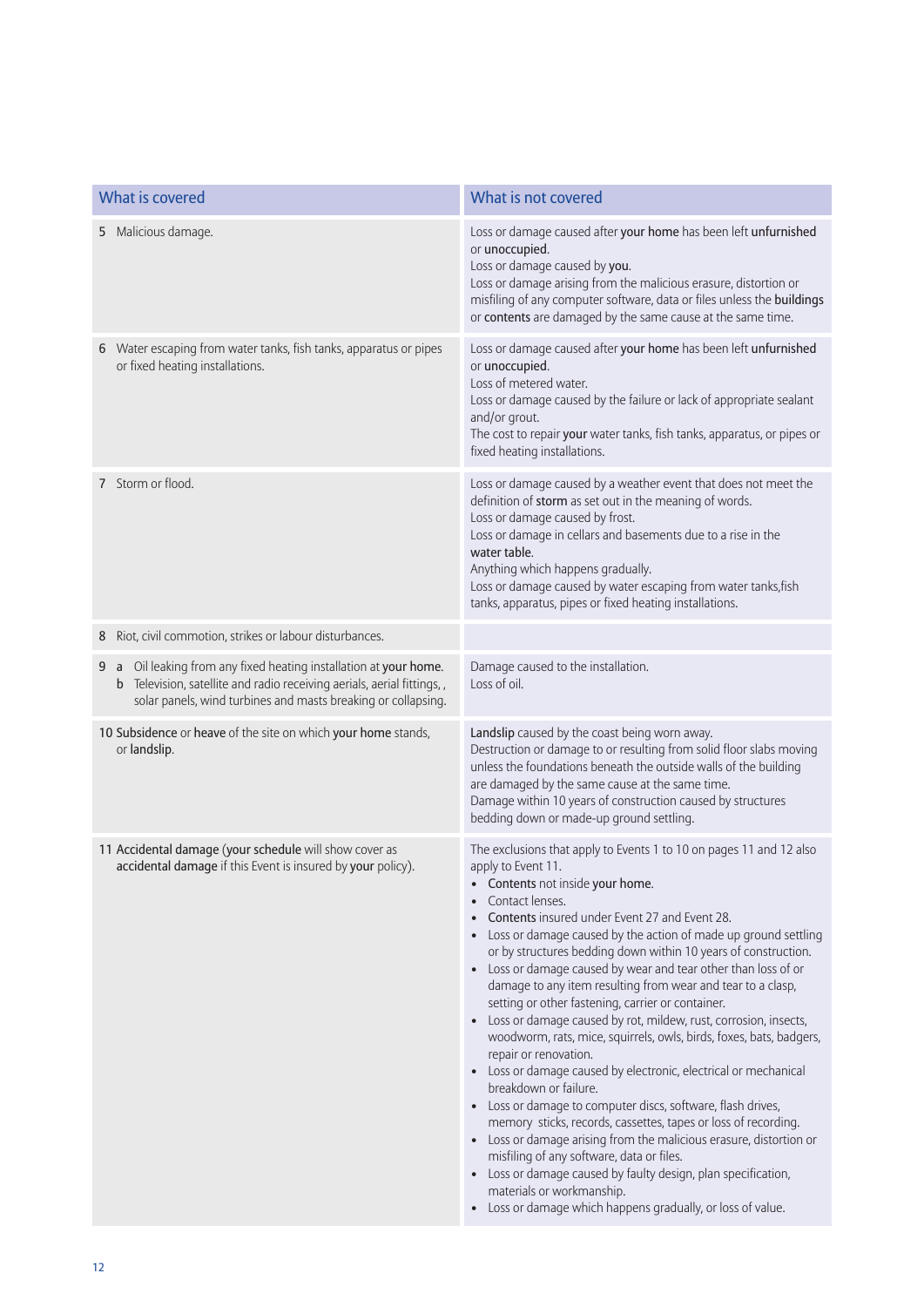| What is covered                                                                                                                                                                                                                                                                                                                                                                                                                                                                                                 | What is not covered                                                                                                                                                                                                                                                                                                                                                                                                                                                                                                                                                                              |
|-----------------------------------------------------------------------------------------------------------------------------------------------------------------------------------------------------------------------------------------------------------------------------------------------------------------------------------------------------------------------------------------------------------------------------------------------------------------------------------------------------------------|--------------------------------------------------------------------------------------------------------------------------------------------------------------------------------------------------------------------------------------------------------------------------------------------------------------------------------------------------------------------------------------------------------------------------------------------------------------------------------------------------------------------------------------------------------------------------------------------------|
|                                                                                                                                                                                                                                                                                                                                                                                                                                                                                                                 | • Loss or damage caused by overwinding and damage to the<br>inside of watches or clocks.<br>• Loss or damage caused by chewing, scratching, fouling or tearing<br>by domestic animals.<br>• Loss or damage to portable hot tubs whilst being installed or<br>moved<br>• Damage caused by water escaping from water tanks, fish tanks,<br>apparatus, pipes or fixed heating installations.<br>• Loss or damage caused by the escape of water from guttering,<br>rainwater downpipes, roof valleys and gullies.                                                                                    |
| We will also insure you for the following:                                                                                                                                                                                                                                                                                                                                                                                                                                                                      |                                                                                                                                                                                                                                                                                                                                                                                                                                                                                                                                                                                                  |
| 12 Belongings you remove from your home<br>Contents temporarily moved from your home will be covered<br>against loss or damage resulting from Events 1 to 3 and 5 to 9.<br>Contents will also be covered against Event 4 if the theft is from:<br>any bank or safe deposit box;<br>a private home in which somebody is living;<br>any building where you are employed or carrying on a<br>$\bullet$<br>business; or<br>• any other building if force or violence is used to get into or<br>out of the building. | Any amount over £3,000.<br>Contents you move to sell or exhibit, or contents kept in furniture<br>storage units (unless covered under Event 20).<br>Loss or damage caused by theft, storm or flood for contents not<br>within a building. Cash, bank and currency notes and stamps<br>(unless it is covered under Event 27).<br>Contents covered under Event 30.                                                                                                                                                                                                                                 |
| 13 Property of resident domestic staff<br>We will pay for loss or damage caused by any of the Events<br>insured by this section for clothing and personal belongings of<br>your domestic staff while in your home or in any private home,<br>boarding house, lodging house, hotel, or inn in which your staff<br>are living with you.                                                                                                                                                                           | Cash, bank and currency notes and stamps.<br>Contents insured under any other policy.                                                                                                                                                                                                                                                                                                                                                                                                                                                                                                            |
| 14 Contents in the open<br>We will pay for loss or damage to contents by any of the Events 1<br>to 10 insured by this section if you leave them in the open within<br>the grounds of your home.                                                                                                                                                                                                                                                                                                                 | Any amount over £1,000 except for portable hot tubs (portable hot<br>tubs are covered up to their full amount.)<br>Money and valuables.                                                                                                                                                                                                                                                                                                                                                                                                                                                          |
| 15 Plants<br>We will pay for loss or damage to trees, shrubs, hedges, bushes,<br>lawns and plants within the grounds of your home, caused by<br>any of the Events 1 to 10 insured by this section.                                                                                                                                                                                                                                                                                                              | Any amount over £1,500.<br>Loss or damage caused after your home has been left unfurnished<br>or unoccupied.<br>Damage caused by weight of snow.                                                                                                                                                                                                                                                                                                                                                                                                                                                 |
| 16 Audio and Visual equipment<br>We will pay for accidental damage to television sets, DVD players,<br>video and DVD recorders and other audio equipment and home<br>computers in your home.                                                                                                                                                                                                                                                                                                                    | Items designed to be portable, including portable computers mobile<br>/smart/android/ phones, laptops, iPhones/iPads/iPods, and tablets.<br>Damage to discs, software, flash drives, memory sticks, records,<br>cassettes, tapes or loss of recording.<br>Loss or damage arising from the malicious erasure, distortion or<br>misfiling of any computer software, data or files.<br>Electronic, electrical or mechanical breakdown or failure.<br>Wear and tear.<br>Damage caused during repair, alteration or from an item being<br>operated incorrectly.<br>Damage caused by domestic animals. |
| 17 Downloaded Audio/Visual files<br>We will pay to replace legally downloaded audio/visual files lost<br>as a result of Events 1 to 10 insured by this section.                                                                                                                                                                                                                                                                                                                                                 | Any amount over £1,000.<br>Loss or damage arising from the malicious erasure, distortion or<br>misfiling of any computer software, data or files unless the buildings<br>or contents are damaged by the same cause at the same time.                                                                                                                                                                                                                                                                                                                                                             |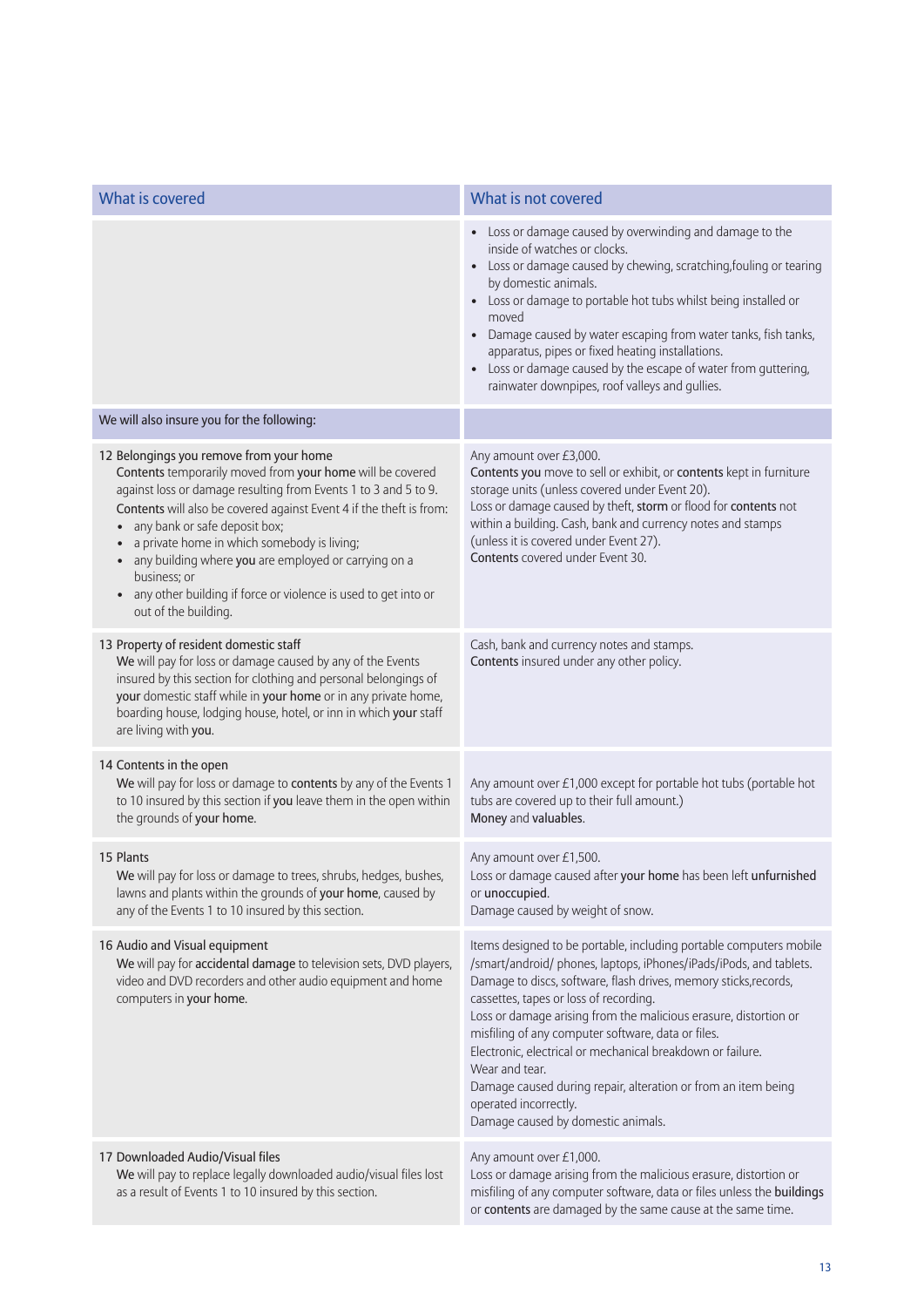| What is covered                                                                                                                                                                                                                                                                                                                                                                                   | What is not covered                                                                                                                                                                                                                                                                                                                       |
|---------------------------------------------------------------------------------------------------------------------------------------------------------------------------------------------------------------------------------------------------------------------------------------------------------------------------------------------------------------------------------------------------|-------------------------------------------------------------------------------------------------------------------------------------------------------------------------------------------------------------------------------------------------------------------------------------------------------------------------------------------|
| 18 Accidental breakage of mirrors or glass<br>We will pay for accidental breakage of mirrors, fixed glass in<br>furniture, cooking hobs and oven doors while in your home.                                                                                                                                                                                                                        | Loss or damage caused after your home has been left unfurnished<br>or unoccupied.<br>If no equivalent part is available the most we will pay is $£250$ .                                                                                                                                                                                  |
| 19 Loss or theft of keys<br>We will pay the cost of replacing locks and keys to outside doors<br>and windows and to domestic safes and alarm systems within<br>your home if the keys are stolen or accidentally lost.                                                                                                                                                                             |                                                                                                                                                                                                                                                                                                                                           |
| 20 House removal<br>We will pay for accidental loss or accidental damage to contents<br>while:<br>being moved by professional removal contractors to your<br>a<br>new home in Great Britain, Northern Ireland, the Isle of Man<br>or the Channel Islands; or<br><b>b</b> in temporary storage for up to seven days in a furniture<br>storage unit.                                                | Loss or damage to valuables.<br>Loss or damage if you have taken out insurance with the<br>removal firm.<br>Cracking, scratching or breakage of china, glass or other brittle<br>articles unless they are packed by professional packers.<br>Loss or damage while contents are transported by sea.<br>Loss or damage to office equipment. |
| 21 Loss of oil and metered water<br>We will pay for loss of oil or metered water due to your domestic<br>water or fixed heating installations being damaged.                                                                                                                                                                                                                                      | Any amount over £1,000.                                                                                                                                                                                                                                                                                                                   |
| 22 Weddings, Civil Partnerships and Religious Festivals<br>We will automatically increase the contents sum insured by 10%<br>for one month before and one month after the day of a wedding,<br>civil partnership or religious festival to cover presents bought or<br>received for that occasion providing this falls within the period of<br>insurance.                                          |                                                                                                                                                                                                                                                                                                                                           |
| 23 Deeds and documents<br>We will pay for loss or damage by Events 1 to 10 to documents<br>(other than money), which are your property, while they are in<br>your home or in a safe deposit, bank or solicitor's strongroom.                                                                                                                                                                      | Any amount over £1,500.                                                                                                                                                                                                                                                                                                                   |
| 24 Compensation for your death<br>We will pay £5,000 if you die as a result of violence from thieves<br>or fire that occurs within your home. Your death must happen<br>within three months of the incident.                                                                                                                                                                                      |                                                                                                                                                                                                                                                                                                                                           |
| 25 Counselling Victims<br>If you suffer emotional stress as a result of an Event insured by this<br>section, we will pay you the cost of any professional counselling<br>which is recommended by a qualified medical practitioner and<br>which we have approved before you receive counselling.                                                                                                   | Any amount over £1,500.                                                                                                                                                                                                                                                                                                                   |
| 26 Alternative Accommodation and Loss of Rent<br>Any rent you pay, including up to two years ground rent or other<br>expenses for comparable accommodation for you and your<br>domestic pets if your home cannot be lived in because of an<br>insured event, but only for the time needed to repair your<br>home. We will also pay for the necessary cost of temporarily<br>storing the contents. | Any amount over 20% of the sum insured by this section as shown<br>in your schedule.                                                                                                                                                                                                                                                      |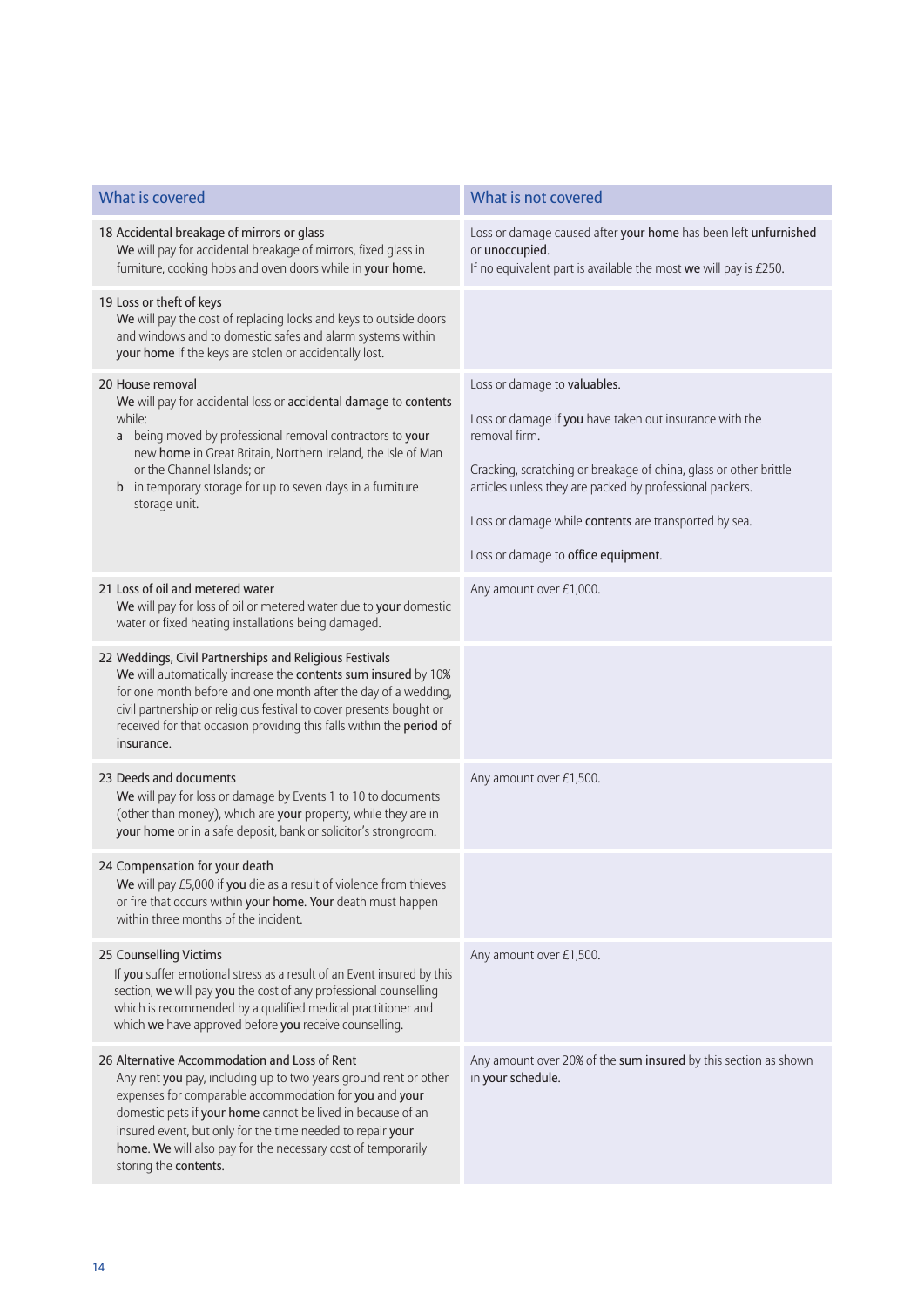| What is covered                                                                                                                                                                                                                                                                                                                                                                                                                                                                                                                                                                                                                                                                                                                                                                                                                                                       | What is not covered                                                                                                                                                                                                                                                                                                                                                                                                                                                                                                                                                                                                                                                                                                                                                                                                                                                                                                                                                                                                                                                                                                                                                                                                                                                                                                                                                                                                                                                                                                             |
|-----------------------------------------------------------------------------------------------------------------------------------------------------------------------------------------------------------------------------------------------------------------------------------------------------------------------------------------------------------------------------------------------------------------------------------------------------------------------------------------------------------------------------------------------------------------------------------------------------------------------------------------------------------------------------------------------------------------------------------------------------------------------------------------------------------------------------------------------------------------------|---------------------------------------------------------------------------------------------------------------------------------------------------------------------------------------------------------------------------------------------------------------------------------------------------------------------------------------------------------------------------------------------------------------------------------------------------------------------------------------------------------------------------------------------------------------------------------------------------------------------------------------------------------------------------------------------------------------------------------------------------------------------------------------------------------------------------------------------------------------------------------------------------------------------------------------------------------------------------------------------------------------------------------------------------------------------------------------------------------------------------------------------------------------------------------------------------------------------------------------------------------------------------------------------------------------------------------------------------------------------------------------------------------------------------------------------------------------------------------------------------------------------------------|
| 27 Money<br>We will pay for loss or damage to money.<br>This applies within Great Britain, Northern Ireland, the Channel<br>Islands, the Isle of Man, Europe, Mediterranean Coast and Islands,<br>Madeira and Canary Isles, and also while you are travelling anywhere<br>in the world for up to 60 days in any one year of insurance.                                                                                                                                                                                                                                                                                                                                                                                                                                                                                                                                | Any amount over £500.<br>Loss of season tickets or travel tickets when the loss is paid for by the<br>authority who sold you the tickets.<br>The part of any season ticket which has been used.<br>Losses you do not report to the police at your first opportunity.<br>Any money that is not for social and domestic purposes.                                                                                                                                                                                                                                                                                                                                                                                                                                                                                                                                                                                                                                                                                                                                                                                                                                                                                                                                                                                                                                                                                                                                                                                                 |
| 28 Food in freezers<br>Loss of or damage to food in a freezer within your home caused<br>by a rise or fall in temperature or contamination by refrigerant or<br>refrigerant fumes.                                                                                                                                                                                                                                                                                                                                                                                                                                                                                                                                                                                                                                                                                    | Loss or damage as a result of a deliberate act by you or the<br>electricity company.                                                                                                                                                                                                                                                                                                                                                                                                                                                                                                                                                                                                                                                                                                                                                                                                                                                                                                                                                                                                                                                                                                                                                                                                                                                                                                                                                                                                                                            |
| 29 Shopping<br>Loss of or damage to food and other goods while you are<br>transporting them from the shop where you bought them to<br>your home.                                                                                                                                                                                                                                                                                                                                                                                                                                                                                                                                                                                                                                                                                                                      | Any amount over £250<br>Loss or damage caused by theft or attempted theft from any vehicle<br>that is not occupied unless:<br>• all windows and sunroofs are securely closed and all doors and<br>the boot are locked;<br>the shopping is completely hidden within the vehicle in a glove<br>compartment, locked luggage compartment or locked boot.                                                                                                                                                                                                                                                                                                                                                                                                                                                                                                                                                                                                                                                                                                                                                                                                                                                                                                                                                                                                                                                                                                                                                                            |
| 30 Student's contents<br>Loss or damage resulting from Events 1 to 10 when you are<br>living away from home while attending college or university.                                                                                                                                                                                                                                                                                                                                                                                                                                                                                                                                                                                                                                                                                                                    | Any amount over £3,000.<br>Any theft or attempted theft which does not involve force and<br>violence to get into or out of a building.                                                                                                                                                                                                                                                                                                                                                                                                                                                                                                                                                                                                                                                                                                                                                                                                                                                                                                                                                                                                                                                                                                                                                                                                                                                                                                                                                                                          |
| 31 Visitor's personal belongings<br>We will pay for loss or damage caused by Events 1 to 10 insured<br>by this section to your visitor's personal belongings whilst in<br>your home.                                                                                                                                                                                                                                                                                                                                                                                                                                                                                                                                                                                                                                                                                  | Any amount over £1,000.<br>Items covered by other insurance.                                                                                                                                                                                                                                                                                                                                                                                                                                                                                                                                                                                                                                                                                                                                                                                                                                                                                                                                                                                                                                                                                                                                                                                                                                                                                                                                                                                                                                                                    |
| 32a Personal Liability and Liability because you live in the home<br>We will pay all amounts you legally have to pay:<br>- as a private individual while in and away from your home;<br>- because you live in the home;<br>- whilst you live in the territories shown in General Exclusion 1<br>of this policy during any journey or temporary visit to any<br>country in the world in which you do not own a property in<br>respect of:<br>compensation and claimant's costs and expenses; and<br>legal costs and expenses you pay with our written permission<br>$\bullet$<br>in connection with defending any claim;<br>arising from accidental:<br>injury to any person;<br>ii loss of or damage to property.<br>If you die, your personal representative will have the benefit<br>of this section for any liability you have that is covered by<br>this section. | 1 Any amount over £2,000,000 or all compensation and claimant's<br>costs and expenses for any one claim or series of claims arising<br>out of any one Event.<br>2 Liability you have under any agreement unless you would have<br>the same liability if the agreement did not exist.<br>3 Liability which is insured by or would be insured by any other<br>policy if this section did not exist.<br>4 Liability arising directly or indirectly out of your job, business,<br>trade or profession.<br>5 Liability if you are injured.<br>6 Liability for fines, penalties or liquidated damages or aggravated,<br>punitive or exemplary damages or any damages resulting from<br>multiplying compensatory damages.<br>7 Liability for loss of or damage to any property belonging to you or<br>in your charge or control unless this is covered under Event 32b.<br>8 Liability for injuring an employee arising as a result of you<br>employing them under a contract of service or apprenticeship<br>unless this is covered under Event 32d.<br>9 Liability for loss, damage or injury caused by or arising out of the<br>following:<br>a You owning, possessing, or using (other than as a passenger):<br>• any mechanically or wind propelled or assisted vehicle<br>(other than a self-propelled golf trolley or a pedestrian-<br>controlled or ride-on garden tool which is not licensed for<br>road use and you do not need a certificate of insurance<br>for). This also applies for a trailer attached to the vehicle; |

• aircraft including drones;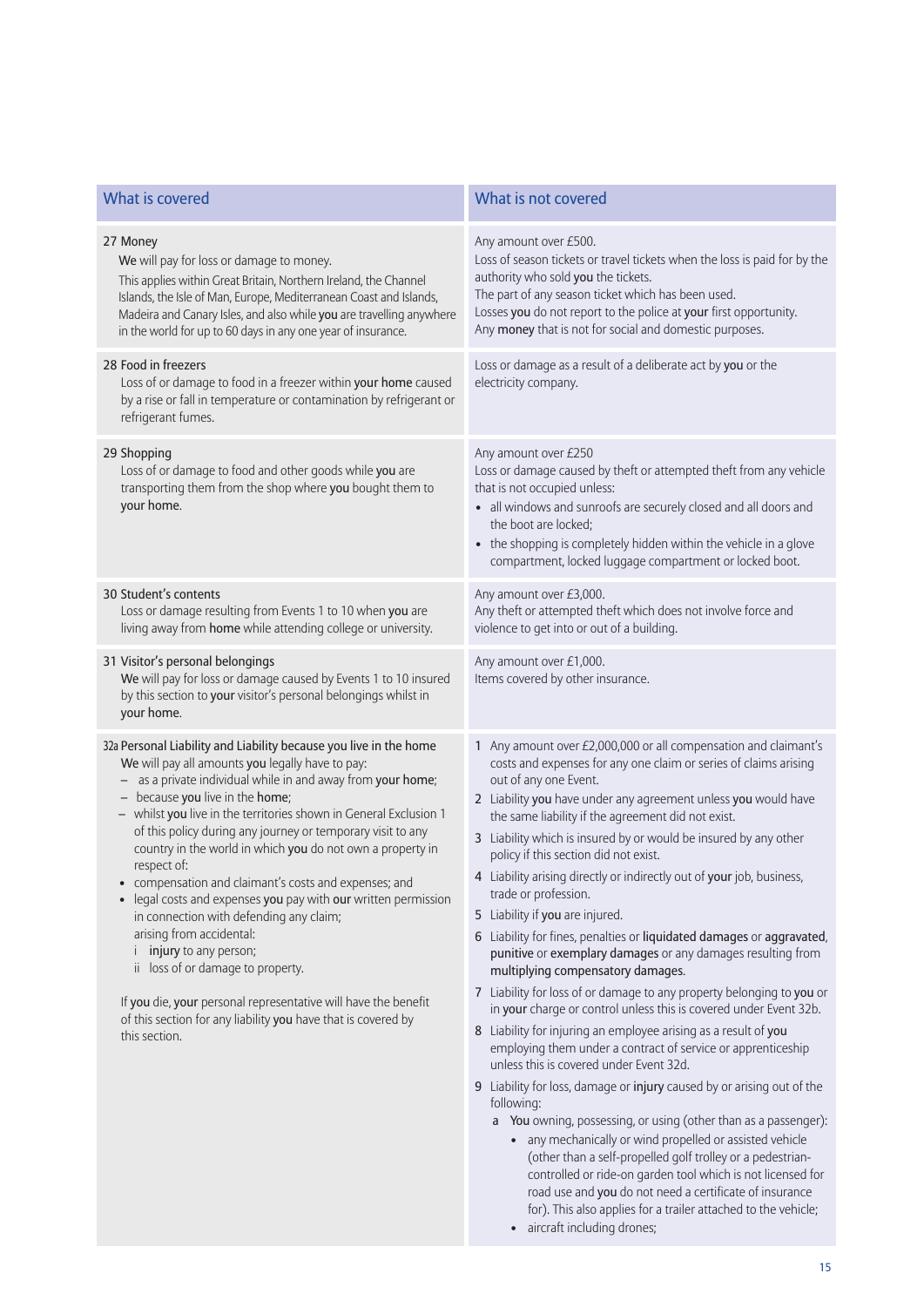| What is covered                                                                                                                                                                                                                                                                                                                                                                                                                                                                                                                                                                                                                                                                                                                                                                                                                                                                                                                                                                                  | What is not covered                                                                                                                                                                                                                                                                                                                                                                                                                                                                                                                                                                                                           |
|--------------------------------------------------------------------------------------------------------------------------------------------------------------------------------------------------------------------------------------------------------------------------------------------------------------------------------------------------------------------------------------------------------------------------------------------------------------------------------------------------------------------------------------------------------------------------------------------------------------------------------------------------------------------------------------------------------------------------------------------------------------------------------------------------------------------------------------------------------------------------------------------------------------------------------------------------------------------------------------------------|-------------------------------------------------------------------------------------------------------------------------------------------------------------------------------------------------------------------------------------------------------------------------------------------------------------------------------------------------------------------------------------------------------------------------------------------------------------------------------------------------------------------------------------------------------------------------------------------------------------------------------|
|                                                                                                                                                                                                                                                                                                                                                                                                                                                                                                                                                                                                                                                                                                                                                                                                                                                                                                                                                                                                  | • hovercraft or watercraft (other than any hand-propelled<br>boat, pontoon, sailboard or surfboard or any boat hired to<br>you for no more than 12 hours and which is under 18 feet<br>long and cannot travel faster than 17 knots).<br>b You owning, possessing or using a dangerous animal or a specially-<br>controlled dog as described in the Dangerous Dogs Act 1991.<br>c Using any horse for hunting, racing or polo.<br>d Any passenger lift which you are responsible for maintaining.<br>e You being a tenant or living on any land or in any building<br>other than your home, other than for Events 32b and 32c. |
| 32b Temporary accommodation<br>Liability noted under Event 32 whilst you are living in temporary<br>accommodation for no more than two months.                                                                                                                                                                                                                                                                                                                                                                                                                                                                                                                                                                                                                                                                                                                                                                                                                                                   | Exclusions shown under Event 32a.                                                                                                                                                                                                                                                                                                                                                                                                                                                                                                                                                                                             |
| 32c Tenant's liability<br>We will pay all amounts which you are responsible for as<br>tenant, as stated in the tenancy agreement and not as owner for<br>the following.<br>Loss of or damage to your home directly caused by:<br>fire, lightning, explosion, earthquake, aircraft, storm or flood;<br>$\bullet$<br>bursting, leaking or overflowing water tanks, apparatus<br>$\bullet$<br>or pipes;<br>oil leaking from any fixed heating installation;<br>theft or attempted theft;<br>television, satellite and radio receiving aerial fittings, solar<br>panels, wind turbines and masts breaking or collapsing; or<br>· smoke.<br>ii We will pay all amounts for accidental breakage of all fixed<br>glass including double glazing and fixed sanitary fittings<br>forming part of your home.<br>iii We will pay for accidental damage to underground water, gas,<br>sewer or drain pipes, underground electricity and telephone<br>cables which reach from your home to the public supply. | Exclusions shown under Event 32a.<br>Any amount over 10% of the sum insured by this section, as shown<br>in your schedule.<br>Loss or damage which happens while your home is unfurnished or<br>unoccupied.<br>Loss or damage caused by frost, landslip, subsidence or heave.<br>Anything which happens gradually in respect of damage by smoke.                                                                                                                                                                                                                                                                              |
| 32d Employers' liability<br>We will pay all amounts you are liable for if any employee is<br>injured arising out of his or her employment under a contract of<br>service or apprenticeship in connection with your home or<br>private household. Exclusions 1, 6, 7 and 8 of Event 32a and<br>General Exclusion 2 of this policy will not apply to this Event.                                                                                                                                                                                                                                                                                                                                                                                                                                                                                                                                                                                                                                   | Any amount over £10,000,000 or all compensation and claimant's<br>costs and expenses for any one claim or series of claims arising out<br>of any one Event.<br>Exclusions shown under Event 32a (apart from exclusion 1).<br>Liability for causing the death of or injuring any employee if they<br>have driven or been a passenger in a motor vehicle if you need<br>insurance under the Road Traffic Act.                                                                                                                                                                                                                   |
| 32e Unpaid court judgements<br>If you get a judgement from any court in Great Britain, Northern<br>Ireland, the Isle of Man or the Channel Islands for compensation and<br>claimant's costs and expenses for injury or loss of or damage to<br>property against any company or individual based in the countries<br>named above and that judgement is not paid for more than three<br>months, we will pay you the amount of unpaid compensation or costs.<br>We will only do this if:<br>• this section would have applied had the award been made<br>against you rather than to you;<br>• there is no appeal outstanding.<br>If we make a payment under this Event you or your personal<br>representatives must transfer the rights of recovery under the<br>judgement to us.                                                                                                                                                                                                                   | Exclusions shown under Event 32a.<br>Liability if the person owing you money is also insured by this policy.                                                                                                                                                                                                                                                                                                                                                                                                                                                                                                                  |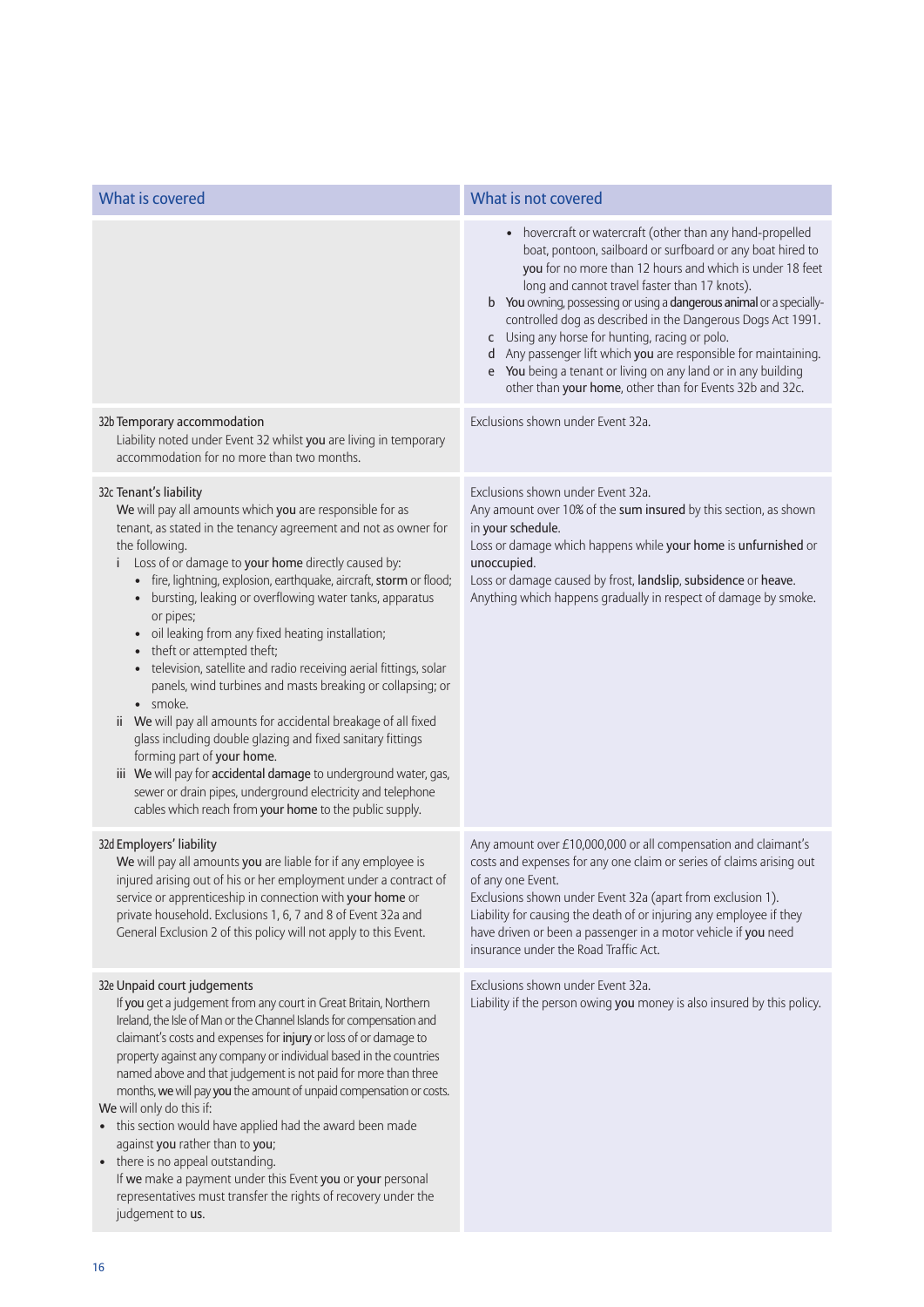## Contents Limits

The most we will pay for the following contents is shown below.

- 1a 30% of the sum insured by the Contents section for valuables not insured under personal possessions; or
- 1b Any greater limit for valuables within contents, specifically noted on your current schedule.
- 2a 15% of the sum insured by the Contents section for any valuables item or collection; or
- 2b Any greater limit for specific valuables items within contents noted on your current schedule.

## How we settle claims

#### (See also General Exclusions and General Conditions.)

- 1 Items other than clothing and household linen.
	- a We will pay to replace items which are totally lost or destroyed. The replacement item will be based on the specification of the original item. We will not take off an amount for wear and tear or loss of value as long as the sum insured is enough to replace the contents.

If you do not replace the contents which are totally lost or destroyed or if the sum insured is not enough to pay for replacement of the **contents**, the amount we will pay will be the market value of the totally lost or destroyed items. (Market value is the cost of replacing the item at the time of loss or damage taking into account its age and condition.)

- b We will pay to repair damaged items.
- 2 Clothing and household linen.
	- a We will pay to replace items which are totally lost or destroyed. We will take off an amount for wear and tear or loss of value.
	- b We will pay to repair damaged items.
- 3 We will pay to remove debris.
- 4 We reserve the right to take ownership of an item or items once we have paid a claim following their loss or damage beyond repair, but no item or items may be abandoned to us.

## Selling your home

For the period that **you** are moving to a new permanent address the contents cover can be extended to include contents in your new home, providing you have advised us in advance.

## Evidence of Value

We may require you to provide evidence of value if you need to claim for loss or damage to certain items insured under this section. Where such evidence is required, this will be stated on your schedule.

## Matching sets and suites

We will pay you for damaged items that form part of a matching set or suite but not for the other items of the set or suite which are not damaged. For example, if you damage one chair from a set the damaged chair will be repaired or replaced but not the whole set.

If the damaged parts cannot be matched or replaced we will pay up to 50% towards the replacement of the undamaged parts.

## Sum insured

The sum insured you choose must be equal to the full value of the contents insured. We will not pay more than the sum insured for loss or damage to the contents by any of the Events 1 to 13, 16, 18 to 20 and 28.

## Index linking

Where your contents sum insured is a figure other than  $£75,000$ , as shown by your policy schedule, this sum insured will change each month in accordance with the Consumer Price Index (or another suitable index we decide upon).

We will not charge extra premiums on any index linking adjustments during the period of insurance. We will work out the renewal premium on the new sum insured, which applies on the first day of the renewal month.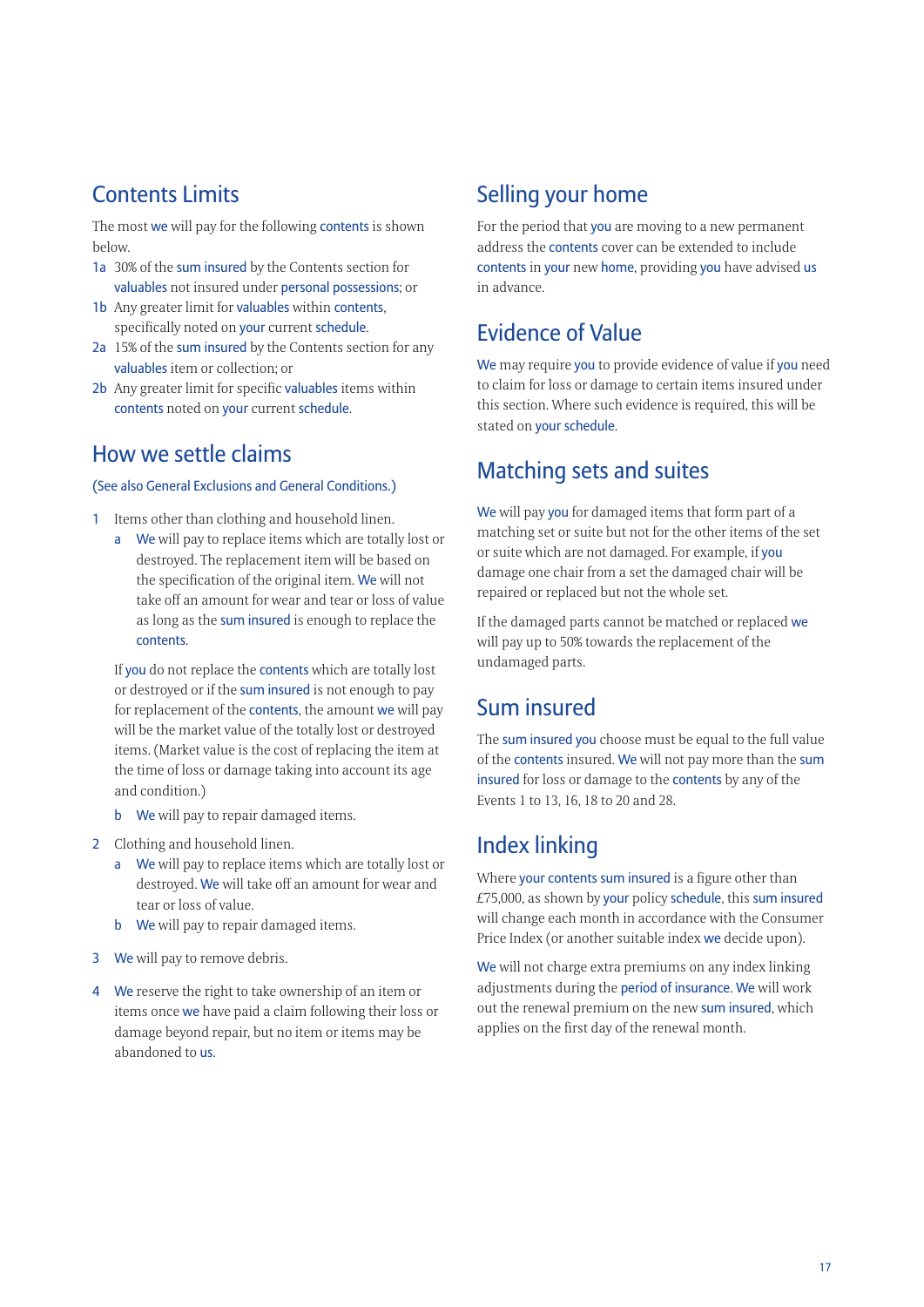# Personal Possessions

# The meaning of words

Personal possessions – Private property and personal items you normally wear or carry (including sports equipment) and mobility scooters (that are not registered for road use), which you own or for which you are responsible, but not including:

- $\bullet$  items with an individual value of more than  $E2.500$  or pedal cycles with an individual value over £1,000 (unless these items or pedal cycles are specified on your policy schedule);
- vehicles (or their parts), watercraft, aircraft, musical instruments used professionally or semi-professionally, domestic appliances, furniture, furnishings and household goods or equipment or goods used in connection with your occupation, business, trade or profession.

Endorsement – Changes to the terms and conditions of your policy which will be shown in your schedule.

Injury – Bodily injury, death, disease, illness or shock.

Geographical limits – British Isles, Europe, Mediterranean Coast and Islands, Madeira and Canary Isles.

We will pay for loss or damage to the personal possessions covered by this section and shown in your schedule, which you own or are responsible for while you:

- 1 are within the geographical limits; and
- 2 travel elsewhere in the world for up to 60 days in any one year of insurance.

Money – Cash, bank or currency notes, cheques, postal or money orders, postage stamps, National Savings stamps and certificates, travellers' cheques, gift vouchers (subject to proof of purchase or ownership), premium bonds, luncheon vouchers, credit, cash or cheque cards, season tickets and travel tickets which you own or are responsible for that are used for social or domestic purposes.

Period of Insurance – The period you are covered as shown on your schedule.

Schedule – A printed document showing the sections of the policy you have chosen, the sums insured and any endorsements that apply to your policy.

Sum insured – The amount shown on your schedule as the most we will pay for claims resulting from one incident unless otherwise stated in this policy booklet or any endorsement.

Your home – The private residence and gardens at the address shown in the schedule and the land, domestic garages and outbuildings at the same residence.

You, your – The person named as the policyholder in the schedule, their partner and members of their family permanently living with them, during the period of insurance at their home at the address shown in the schedule.

#### What is covered What is not covered

- The total of the compulsory and voluntary excess figures (as shown in your policy schedule) for each insured Event.
- Loss, damage, injury or liability shown in the General Exclusions.
- Loss or damage caused by wear and tear, other than loss of or damage to any item resulting from wear and tear of a clasp, setting or other fastening, carrier or container.
- Loss or damage caused by rot, mildew, rust, corrosion, insects, woodworm, rats, mice, squirrels, owls, birds, foxes, bats, badgers, repair or renovation.
- Loss or damage caused by electronic, electrical or mechanical breakdown or failure.
- Loss or damage caused by faulty design, faulty plan, faulty specification, faulty workmanship or faulty materials.
- Loss or damage caused by gradual deterioration or loss of value.
- Loss or damage caused by overwinding and damage to the inside of watches or clocks.
- Loss or damage to musical instruments caused by atmospheric conditions or very hot or very cold temperatures.
- Breakage of musical instrument strings or reeds.
- Loss or damage caused by theft or attempted theft from any vehicle that is not occupied unless all windows and sunroofs are securely closed and all doors and the boot are locked. Personal possessions must be completely hidden within the vehicle in a glove compartment, locked luggage compartment or locked boot.
- Any amount over  $£1,000$  for theft or attempted theft from any vehicle that is not occupied.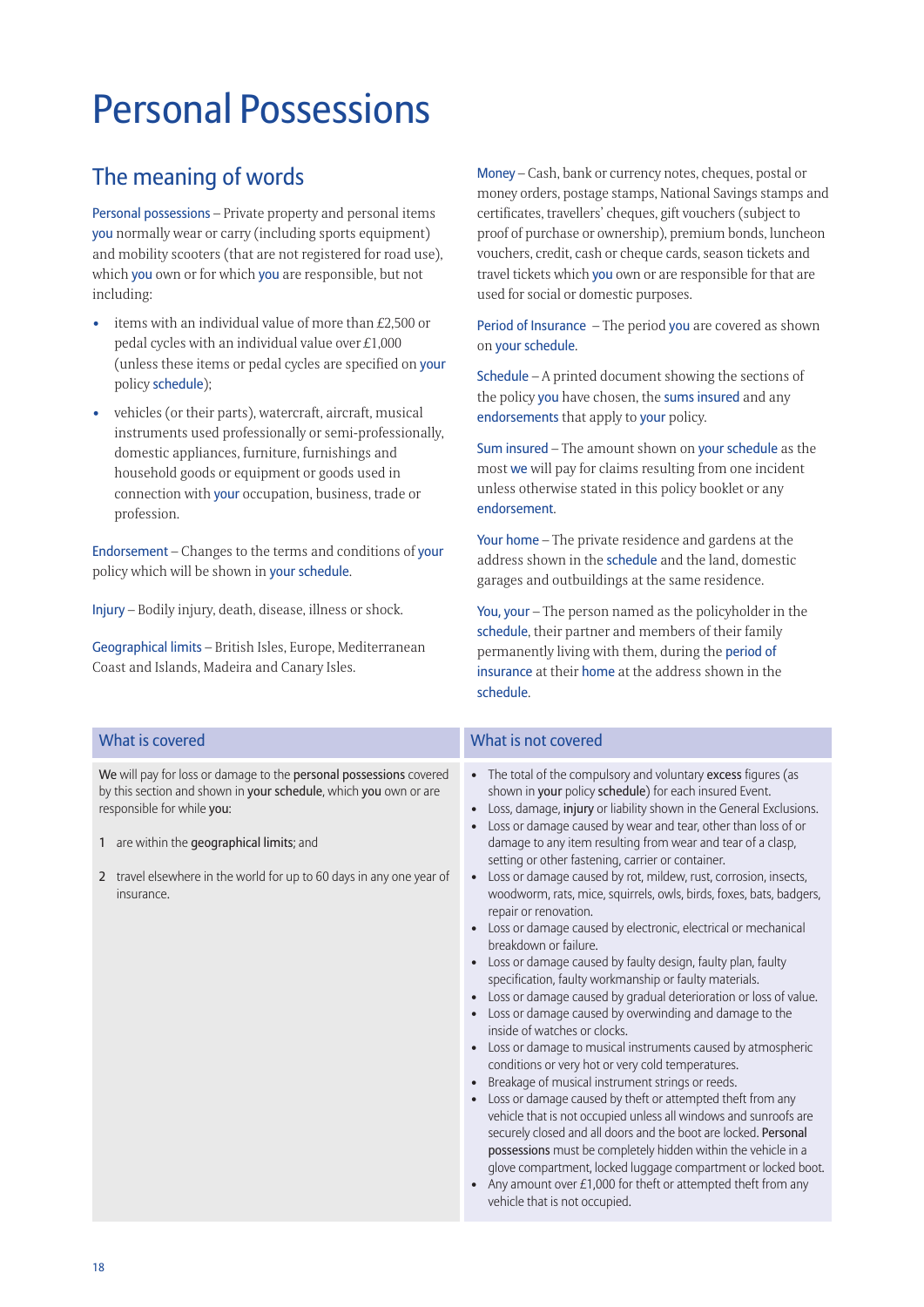| What is covered | What is not covered                                                                                                                                                                                                                                                                                                                                                                                                                                                                                                                                                                                                                                                                                                                                                                                         |
|-----------------|-------------------------------------------------------------------------------------------------------------------------------------------------------------------------------------------------------------------------------------------------------------------------------------------------------------------------------------------------------------------------------------------------------------------------------------------------------------------------------------------------------------------------------------------------------------------------------------------------------------------------------------------------------------------------------------------------------------------------------------------------------------------------------------------------------------|
|                 | • Theft of pedal cycle accessories unless stolen with the cycle.<br>• Theft of a pedal cycle unless a locking device is used to secure<br>the cycle to an immovable object when it is left unattended<br>other than at your home.<br>• Loss of or damage to skiing or underwater equipment while you<br>are using it.<br>• Loss of or damage to sports equipment whilst in use.<br>• Loss or damage resulting from theft or attempted theft by you.<br>• Loss or damage to audio, communication or navigational<br>equipment unless it is designed to be portable and it has an<br>independent means of operation and power source.<br>• Loss or damage caused by chewing, scratching, fouling or<br>tearing by domestic animals.<br>Money (for money cover, refer to Event 27 of the Contents<br>section). |

# Index linking

We will change the sums insured each month according to the Consumer Price Index (or some other suitable index we decide to use).

We will not charge extra premiums on any index linking adjustments during the period of insurance. We will work out the renewal premium on the sum insured which applies on the first day of the renewal month.

## How we settle claims

The way we settle claims will be the same as that under the Contents section.

The most we will pay for each item insured by this section is the sum insured shown in your schedule against that item.

## Evidence of Value

We may require you to provide evidence of value if you need to claim for loss or damage to certain items insured under this section. Where such evidence is required, this will be stated on your schedule.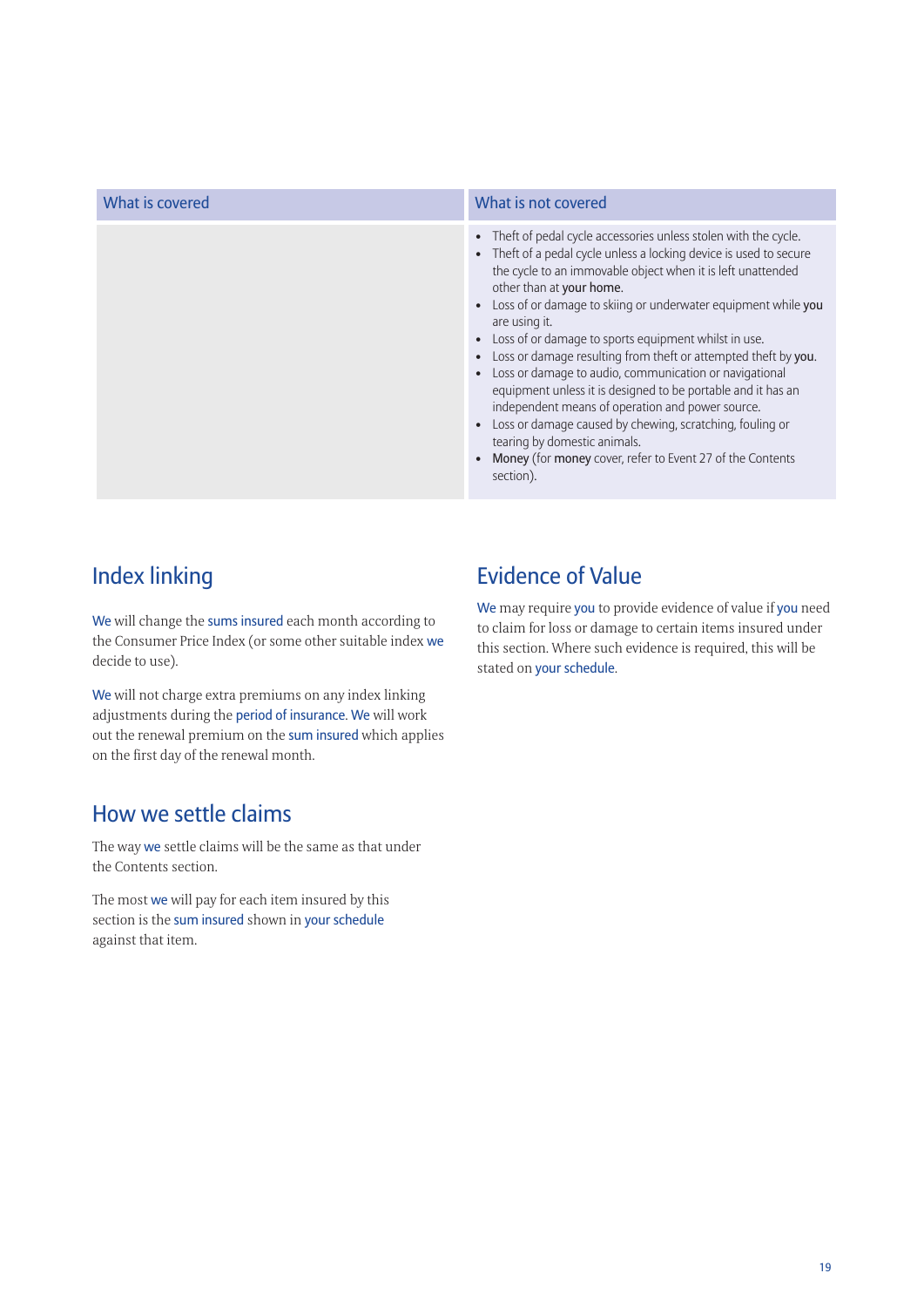# General Exclusions

The following exclusions apply to the whole policy in addition to the exclusions listed under what is not covered under the relevant sections.

#### The policy does not cover the following:

#### 1 Geographical limits

Damage, injury or liability arising out of any Event outside Great Britain, Northern Ireland, the Channel Islands or the Isle of Man, unless we say differently.

#### 2 War

Damage, liability, death, injury, disability or any loss caused directly or indirectly by war, invasion, act of foreign enemy, hostilities (whether war be declared or not), civil war, rebellion, revolution, insurrection or military or usurped power.

#### 3 Radioactive contamination

Damage to any property, any legal liability or any loss directly or indirectly caused by:

- a ionising radiation or contamination by radioactivity from any nuclear fuel, or from any nuclear waste from burning nuclear fuel; or
- b the radioactive, toxic, explosive or other dangerous properties of any explosive nuclear machinery or any part of it.

#### 4 Sonic bangs

Damage caused by pressure waves from aircraft and other flying devices travelling at or above the speed of sound.

#### 5 Pollution or contamination

Damage caused by or resulting from pollution or contamination, other than damage caused by:

- a pollution or contamination which results from damage by a cause which is insured by this policy; or
- b damage by a cause which is insured by this policy which results from pollution or contamination.

#### 6 Market value

Any loss of market value after an item is repaired or replaced. (Market value is the cost of replacing the item at the time of loss or damage taking into account its age and condition.)

#### 7 Date recognition and computer viruses

Costs in relation to any claim arising directly or indirectly from electronic equipment, whether belonging to you or not, failing at any time, due to:

- the failure to correctly recognize, accept, respond to, retrieve, retain or process any data representing date or part of a date, time; or
- computer viruses.

Electronic equipment includes:

- a any computer equipment, system or software;
- b any product, accessory, equipment or machinery containing, connected to or operated by means of a data processor chip.

#### 8 Terrorism

Loss, damage, cost or expense of whatever nature directly or indirectly caused by, resulting from or in connection with any act of terrorism regardless of any other cause or event contributing at the same time or in any other sequence to the loss.

For the purpose of this exclusion an act of terrorism means the use, or threatened use, of biological, chemical and/or nuclear force by any person or group of people whether acting alone or on behalf of or in connection with any organisation(s) or government(s) committed for political, religious, ideological or similar purposes including the intention to influence any government and/or to put the public or any section of the public in fear.

#### 9 Agreements and contracts

Loss, damage or liability arising out of or as a result of any agreement or contract you have entered into.

#### 10 Pre-existing damage

Loss, damage, injury or liability as a result of an event which happened before the cover under this policy started.

#### 11 Gradual damage

Loss or damage caused by anything that happens gradually.

#### 12 Confiscation

Loss or damage caused by officials or authorities confiscating or holding your property.

#### 13 Wilful acts

Loss or damage caused by your wilful act.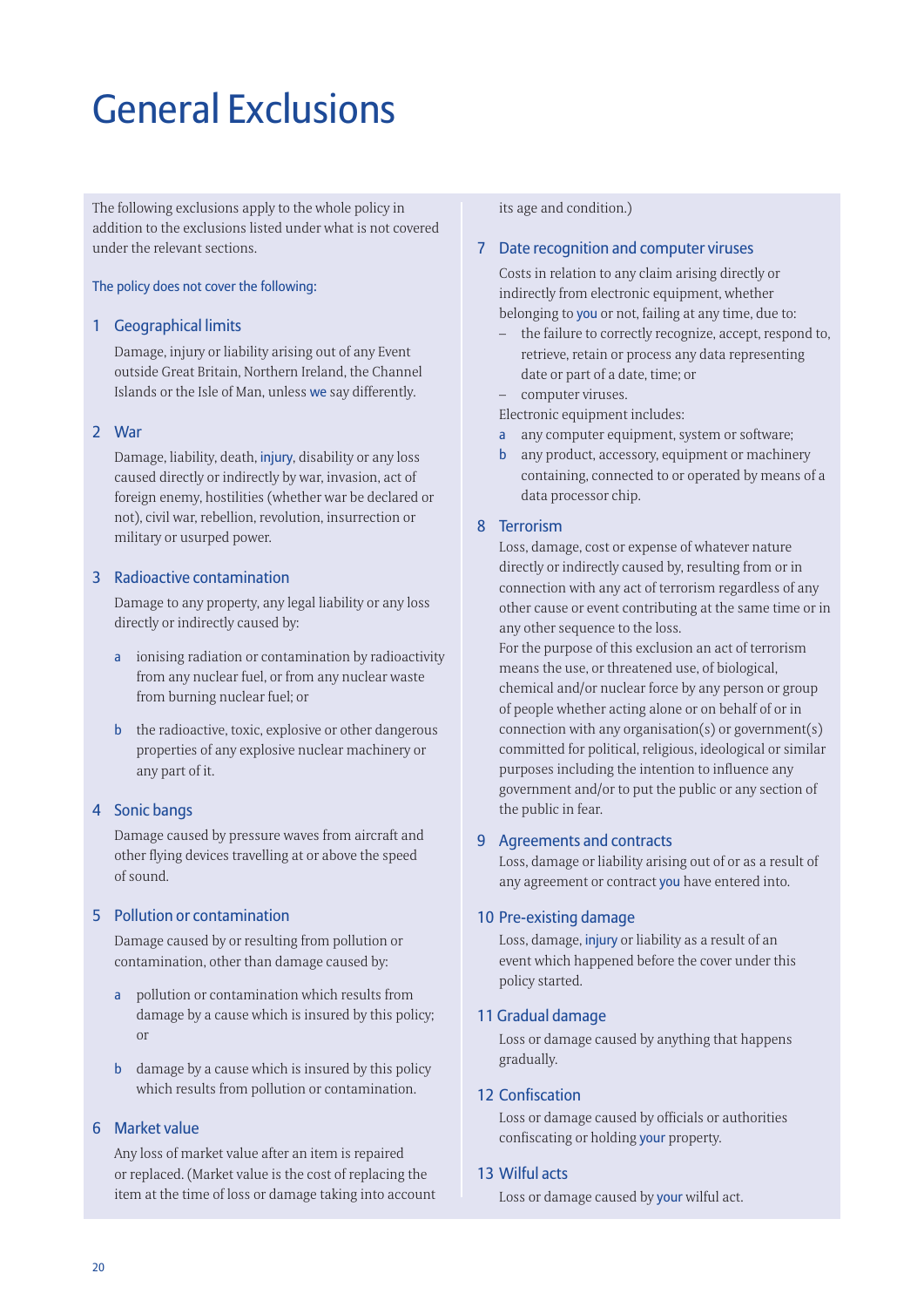# General Conditions

The following conditions apply to the whole policy.

#### 1 Premium

You must pay the premium or any agreed instalment when **we** ask.

If the premium for this policy is paid by instalments and in the event you fail to pay one or more instalments, whether in full or in part, we may cancel the policy by giving you 14 days notice in writing sent to your last known address.

### 2 Taking care of your home

You must keep any property you insure in a good state of repair and take care to prevent accidents, injury, loss and damage.

### 3 Claims

If you need to make a claim, you must do the following:

- Tell us at your first opportunity about the event and give us any information relevant to the claim, we may need.
- Tell the police about any damage caused by theft or attempted theft or if any property is lost outside your home.
- Allow us to enter, take or keep possession of any property where the damage has happened. We can also deal with any insured property in any way we think is appropriate. However, you must not abandon any property and leave it to us.
- Carry out and allow us to take any action we need to prevent more damage.
- Tell us at your first opportunity about any prosecution, inquest or enquiry connected with any injury or damage.
- Not pay or offer or agree to pay any **money** or admit responsibility without our permission.
- Allow us, in your name, to take over and control all negotiations and proceedings which may arise for any claim.
- Allow us to take any legal action required to enforce your rights against any other person. We will pay any costs or expenses involved.

We will not pay any claims under this insurance unless you have kept to this condition. If we have already paid you for a claim, you must repay us.

#### 4 Repairing or replacing property

If we are going to repair or replace any property, you must give us any relevant plans, documents, books and information we ask for. We will always try to repair or replace the property as it was. If we cannot we will repair or replace the item with the nearest equivalent item, but this may not be the same brand. The most we will pay for any one item is the sum insured.

### 5 Other insurances

If at the time of any claim you have other insurance covering the claim, we will only pay our share of the claim.

### 6 Reflection Period (applicable to new policies and renewals)

You may cancel this policy within 14 days of the date you receive it. You can do this by contacting us at the address shown at the back of this policy or by contacting the insurance advisor through whom you arranged this insurance. If you choose to do this, you are entitled to a refund of the premium you have paid for this insurance. We will only charge a pro-rata premium plus  $£15$  to cover our operational costs which is subject to minimum amount payable of £25 plus Insurance Premium Tax at the prevailing rate, except where an incident has occurred that has reached the sum insured under the Buildings or Contents section, in which case the full annual premium will be payable to us.

If you choose to cancel this policy, and you have taken out Legal Expenses with us this will also be cancelled.

### 7 Cancellation (outside the Reflection Period)

We can cancel this **policy** by giving seven days' notice in writing. We may cancel your policy where there are serious grounds to do so, this includes:

- failure to meet the terms and conditions of this policy. Where you are required in accordance with the terms of your policy to co-operate with us, or send *us* information or documentation and you fail to do so in a way that materially affects our ability to process a claim, or our ability to defend our interests.
- Where there is a failure by you to exercise the duty of care regarding your property as required by General Condition 2 Taking care of your home.
- failure to co-operate when requested in supplying relevant documentation or information that we require.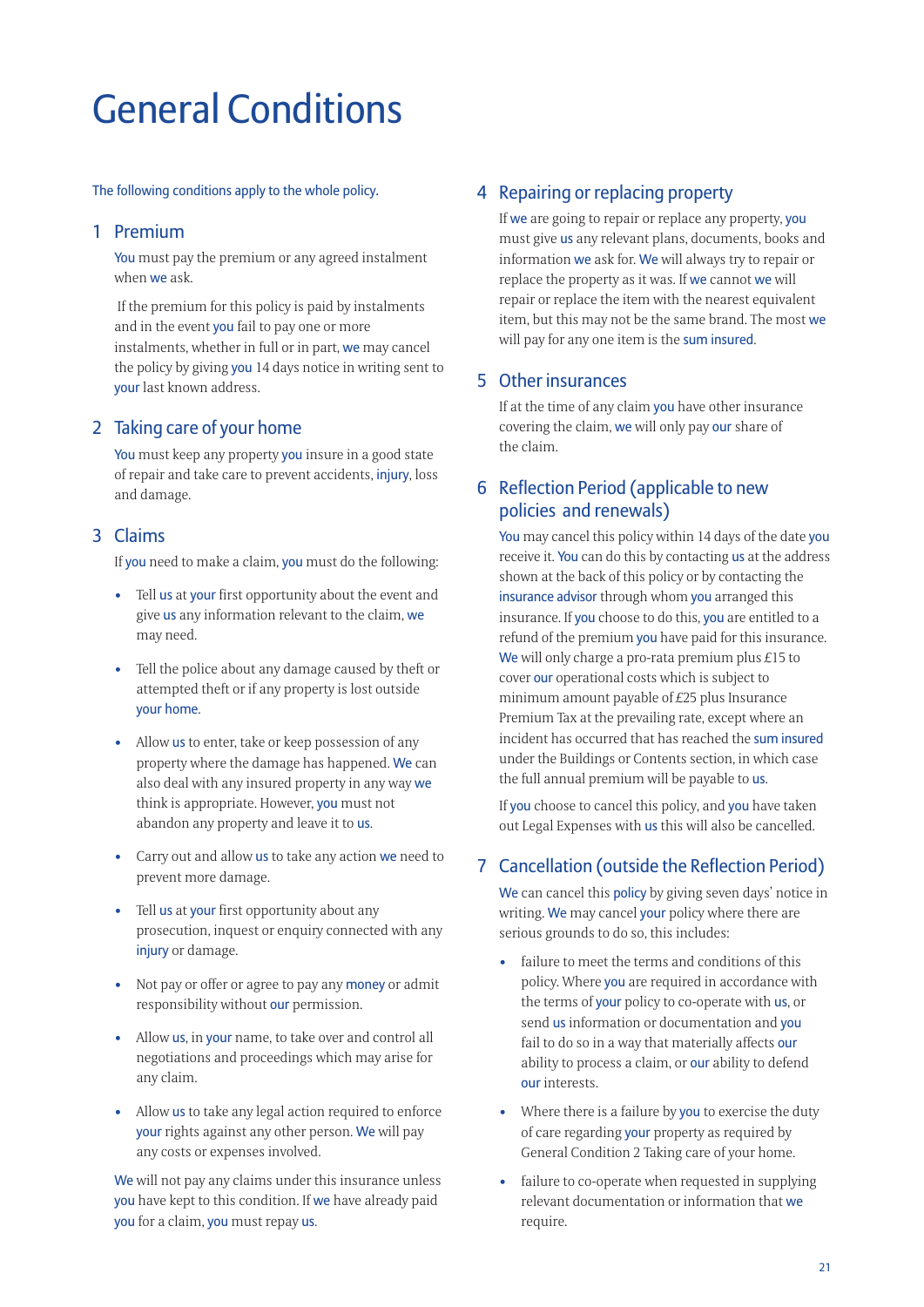# General Conditions (continued)

- suspected fraud or misrepresentation. Please see General Condition 8 Fraud.
- changes to your policy details or circumstances that we do not cover under our policy.
- use of threatening or abusive behaviour or language, or intimidation or bullying of our staff or suppliers.

You may cancel this policy by giving us notice in writing.

If you cancel the policy outside the reflection period, we will provide a pro-rata refund based on the annual premium payable less a £10 charge plus Insurance Premium Tax, as long as you have not claimed during the current period of insurance. Where an incident has occurred which may give rise to a claim, the full annual premium will be payable to us.

If the amount due when you cancel the policy is more than the amount you have paid, you must pay the difference.

### 8 Fraud

If you or anyone acting on your behalf makes any false or fraudulent claim or supports a claim by false or fraudulent document, device or statement, you will forfeit all rights under the policy and all cover will cease. In such circumstances, we retain the right to keep the premium paid.

### 9 Arbitration

If we accept your claim but you do not agree with the amount we will pay you, we will refer the matter to an arbitrator chosen by you and us. You cannot take any action against us until you and we have received the arbitrator's final decision.

### 10 Rights of Parties

A person or company who was not a party to this policy has no right under the Contracts (Rights of Third Parties) Act 1999 or any subsequent legislation to enforce any term of this policy, but this does not affect any right or remedy of a third party which exists or is available apart from such Act.

#### 11 Automatic renewal

If you pay your premium by the Allianz Premium Instalment Plan, when your policy is due for renewal we will renew it for you automatically. This saves you the worry of remembering to contact us prior to the renewal date. We will write to you 14 days before the policy expires with full details of your next year's premium and policy conditions.

If you do not want to renew this policy, please let us know before your renewal date so we don't take payment. If you inform us after that time charges may apply, please see General Condition 6 and 7 in your policy booklet for details. Should we decide that we will not renew your policy, we will notify you in writing 14 days prior to the renewal date.

### 12 Law applying to the Contract

Unless we agree otherwise:

- a the language of the policy and all communications relating to it will be English; and
- b the laws of England and Wales will apply to this contract of insurance.

### 13 Changing your details

You must tell us at your first opportunity about any changes that may affect your policy cover. If we are not advised of changes in circumstances, this may affect your ability to claim under the policy. Here are the changes you should tell us about:

- You changing your insured address
- You change your name
- You changing occupation/s or the trade in which you work
- If the property is used for business and the type of business use
- If the property is no longer your main residence
- If the property is let or sublet or if there are paying lodgers
- If the number of consecutive days the property is unoccupied increases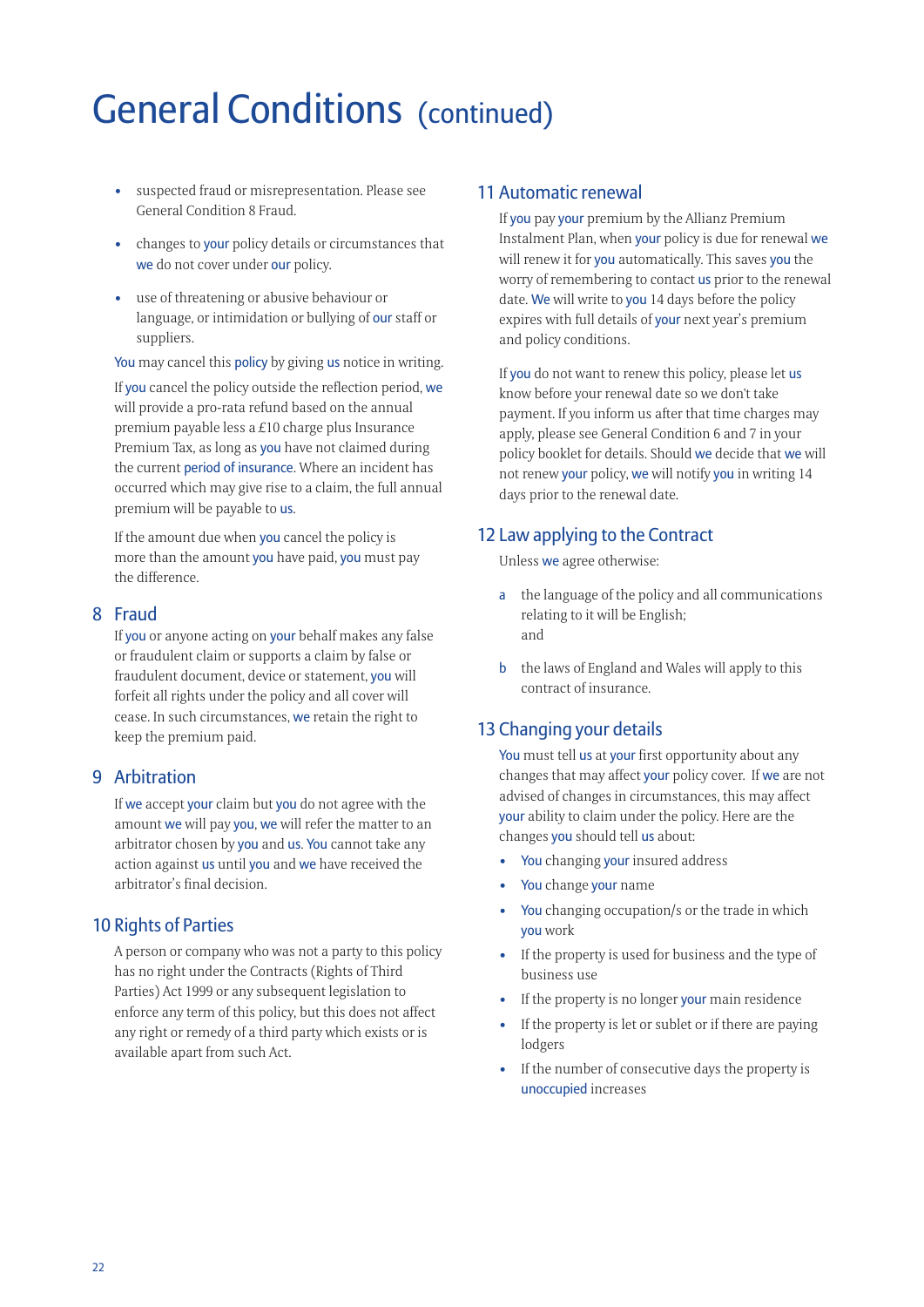- You being convicted of a criminal offence (other than motoring offences)
- Where you have buildings insurance with us; if the full rebuilding cost of your property should change, for example by fitting double glazed windows in place of single glazed windows
- Where you have contents/personal possessions insurance with us; if the values or items to be insured changes
- If there is any building work at your home or work to commence
- If the type of locks or alarm should change and if you no longer have an alarm maintenance contract in force
- If the property is no longer self-contained or does not have its own lockable entrance
- The property is not in a good state of repair

When you tell us of a change of details we will reassess the premium and terms of your policy, the change will be subject to an admin charge of  $£10$  plus Insurance Premium Tax. You will be informed of any revised premium or terms and asked to agree before any change is made. We will not refund or charge amounts less than £15 plus Insurance Premium Tax. In some circumstances we may not be able to continue your policy following the changes. Where this happens you will be told and the policy will be cancelled in line with the provisions of General Condition 7.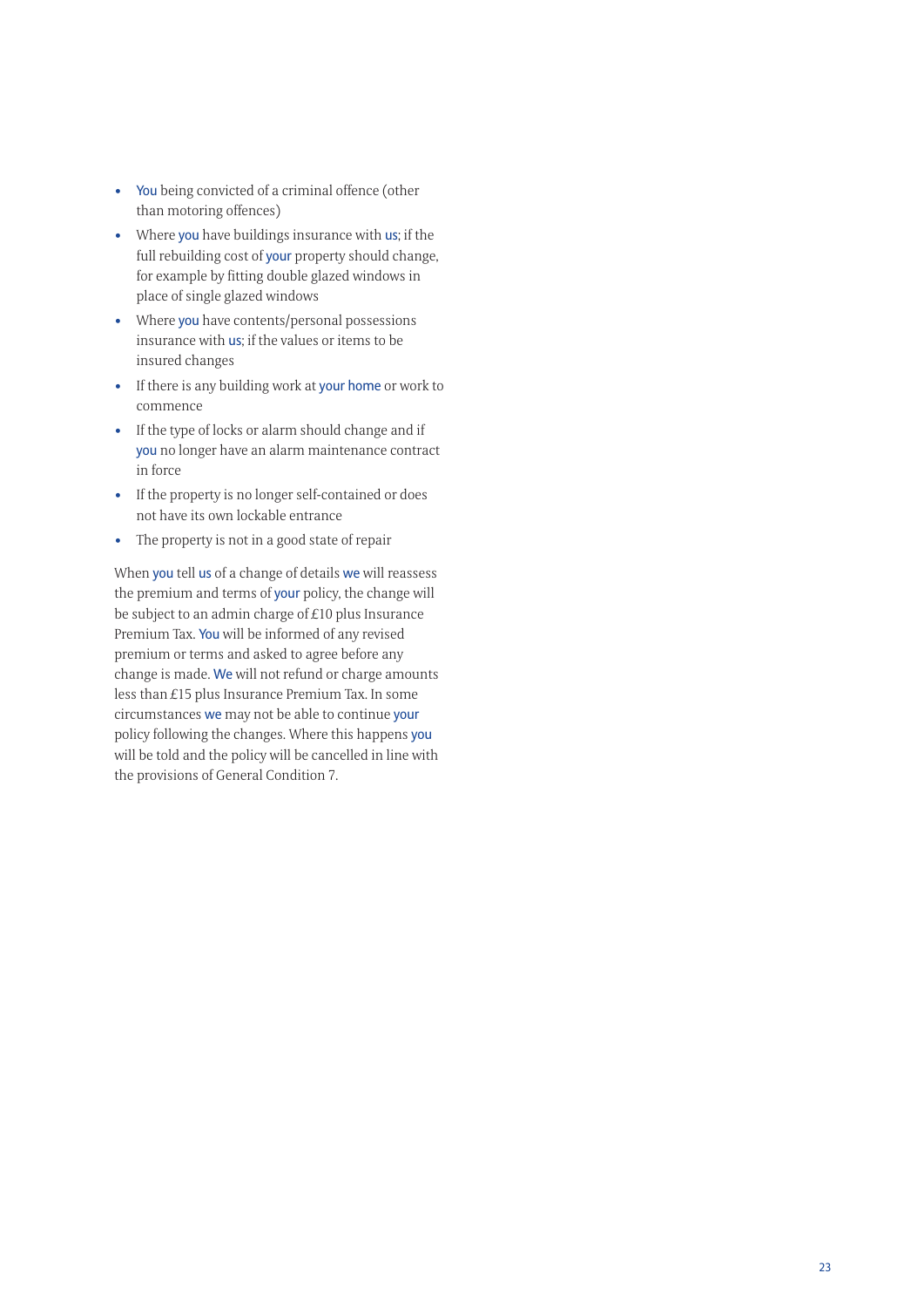# Complaints Procedure

Our aim is to get it right first time, every time. If you have a complaint, we will try to resolve it straight away but if we can't, we will confirm we have received your complaint within five working days and we will do our best to resolve the problem within four weeks. If that's not possible, we will let you know when an answer may be expected.

If we are unable to resolve the problem, we will provide you with information about the Financial Ombudsman Service which offers a free, independent complaint resolution service.

If you have a complaint about buildings, contents or personal possessions contact our customer satisfaction manager at:

Allianz Insurance plc 2530 The Quadrant Aztec West Bristol BS32 4AW

Phone: 0330 102 1781 Fax: 01483 529 717 Email: allianzretailcomplaints@allianz.co.uk

You have the right to refer your complaint to the Financial Ombudsman Service, free of charge – but you must do so within six months of the date of the final response letter.

If you do not refer your complaint in time, the Ombudsman will not have our permission to consider your complaint and so will only be able to do so in very limited circumstances. For example, if the Ombudsman believes that the delay was as a result of exceptional circumstances.

The Financial Ombudsman Service Exchange Tower London E14 9SR

Website: www.financial-ombudsman.org.uk Telephone: 0800 0234567 or 0300 1239123 Email: complaint.info@financial-ombudsman.org.uk

Using our complaints procedure or contacting the FOS does not affect your legal rights.